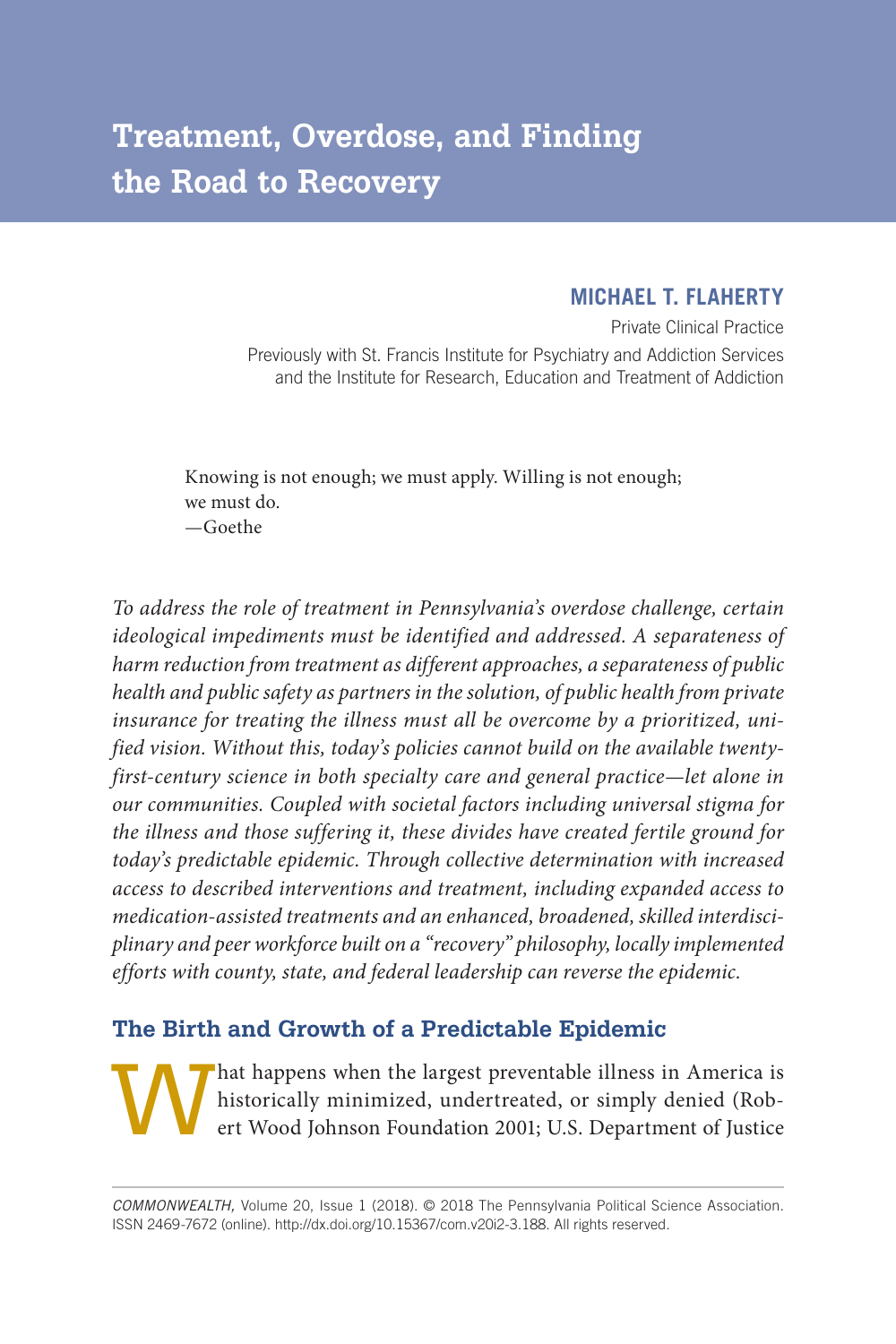2001)? Prevention is minimized, and even though effective drug treatment exists, most people who need treatment don't receive it.

There are many reasons for this, including: costs of treatment; demands of other more "acceptable" illnesses; inadequate accessibility or availability of treatment; or the belief of patients that they can handle the problem without treatment, i.e., not being ready to stop using—a symptom of the illness. There is also a lack of health insurance coverage; privacy concerns; and, most recently, the sheer power of the illness that took over 63,000 American lives in 2016—4,642 in Pennsylvania alone (Lord 2018; U.S. Drug Enforcement Agency and University of Pittsburgh School of Pharmacy 2017)—all complicated by an even greater barrier: *stigma*.

Adding to these historical challenges is the shortage of a sufficiently skilled, prepared, and receptive health care workforce. Many who are positioned to address addiction lack adequate training or the knowledge to effectively assess, refer, intervene, or treat patients once they are identified as in need of treatment. Even if identified, a treatment capacity exists for only 10.8% who might need it (Hoge et al. 2013; Hyde 2013).

Opioid dependence and treatment especially remain fraught with challenges: stigma; skepticism regarding the effectiveness of treatment alternatives; well-intended but often conflicting or underresourced plans of leaders and provider agencies dependent on site-based service; restrictive funding and payment methodologies focused on enrolled clients within their agency; and treatment that is not necessarily grounded in the science of recovery (ONDCP 2013). As this already- devastating epidemic continues to build destructive momentum, there is a fundamental question facing our country, our Commonwealth, and our communities: Is this an epidemic that we will mobilize to halt or to at least significantly slow, or is it one that we will minimally address and build industries around?

To mobilize effectively, existing ideological dichotomies must be acknowledged and addressed. Treatment itself is often held distinct from other solutions such as harm reduction or medication management that should, instead, be viewed as early-stage platforms for treatment and recovery (White and Mojer- Torres 2010). Public and private practice and funding remain largely distinct, generating separate systems of public and private care. Most notably, when adding the importance of overdose prevention to treatment, "public safety" must be joined and coordinated with public health efforts, just as "prevention" and "harm reduction" must join with treatment in a broader effort to attain and sustain community, family and individual support, health, wellness, and recovery (Hickton and Leary 2015). Given these historical obstacles and others, e.g., treating pain as the fifth vital sign (Campbell 1996; Kolodny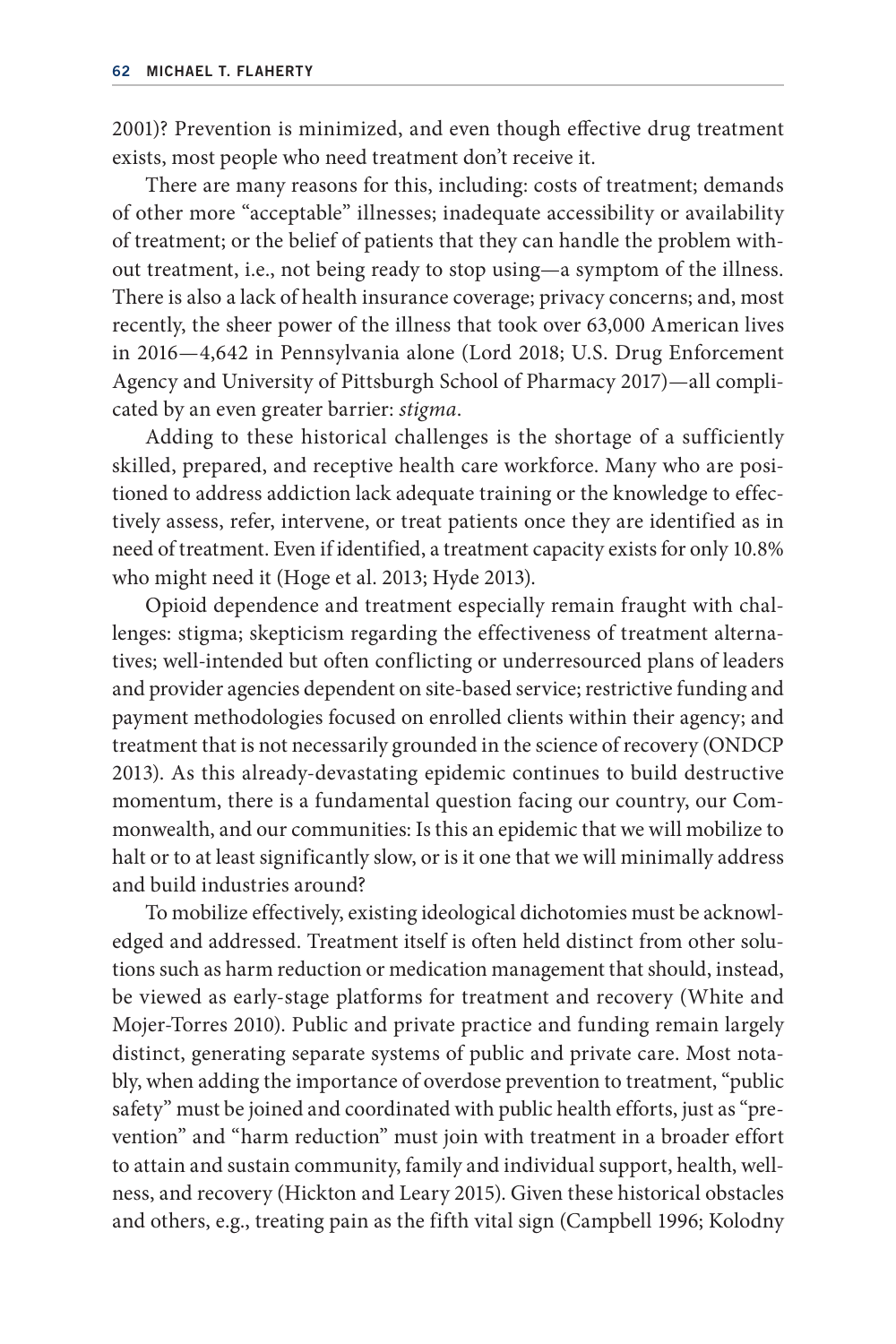et al. 2015), as well as the extraordinary profits that continue to be reaped by some from this illness, this "epidemic" has long been coming and should be no surprise.

# **Why Treatment Has Fallen Short**

# Stigma and Denial

No barrier to treatment is a more formidable obstacle than stigma, in the many forms that it takes. Most fundamentally, even the acceptance of the illness as an illness or disease remains denied by many in society and leadership, creating a deep public bias that is hard to see, let alone overcome. Despite an extensive science that documents the illness medically, intergenerationally, and chronically, with lethal outcomes if not addressed, many, including many public leaders, continue to hold the illness as self- caused, a bad choice gone worse, or a moral weakness for which society should give only limited resources, help, tolerance, and compassion.

Overlooked is the fact that at some point for each person suffering addiction, without clinical intervention, choice is compromised, if not lost, and society's denial of this now costs the United States over \$700 billion dollars annually (NIDA 2018c). Consider the cost figures (see Tables 1 and 2) for 2014 and 2016, the last year for which comparative cost data are available, remembering that the drug abuse epidemic has grown exponentially since then.

### Table 1. 2014 and 2016 costs of Drug abuse compared to Other chronic **Conditions**

Substance Use in 2016 cost society \$700 billion annually

Substance Use in 2014 cost society \$484 billion annually

Diabetes in 2014 cost society \$131.7 billion annually

Cancer in 2014 cost society \$171.6 billion annually

*Sources:* CDC 2014.

#### Table 2. Pennsylvania Overdose Data 2014 and 2016

2016 Overdose deaths per 100,000 people: 37.9 (5th highest in nation) National average 14.7

2014 Overdose deaths per 100,000 people: 12.7 (10th highest in nation)

Pennsylvania Opioid Painkiller Prescriptions active per 100 citizens, 82 to 95 (21st largest in country)

*Sources:* PPG 2017; Sauter 2016; CDC 2014.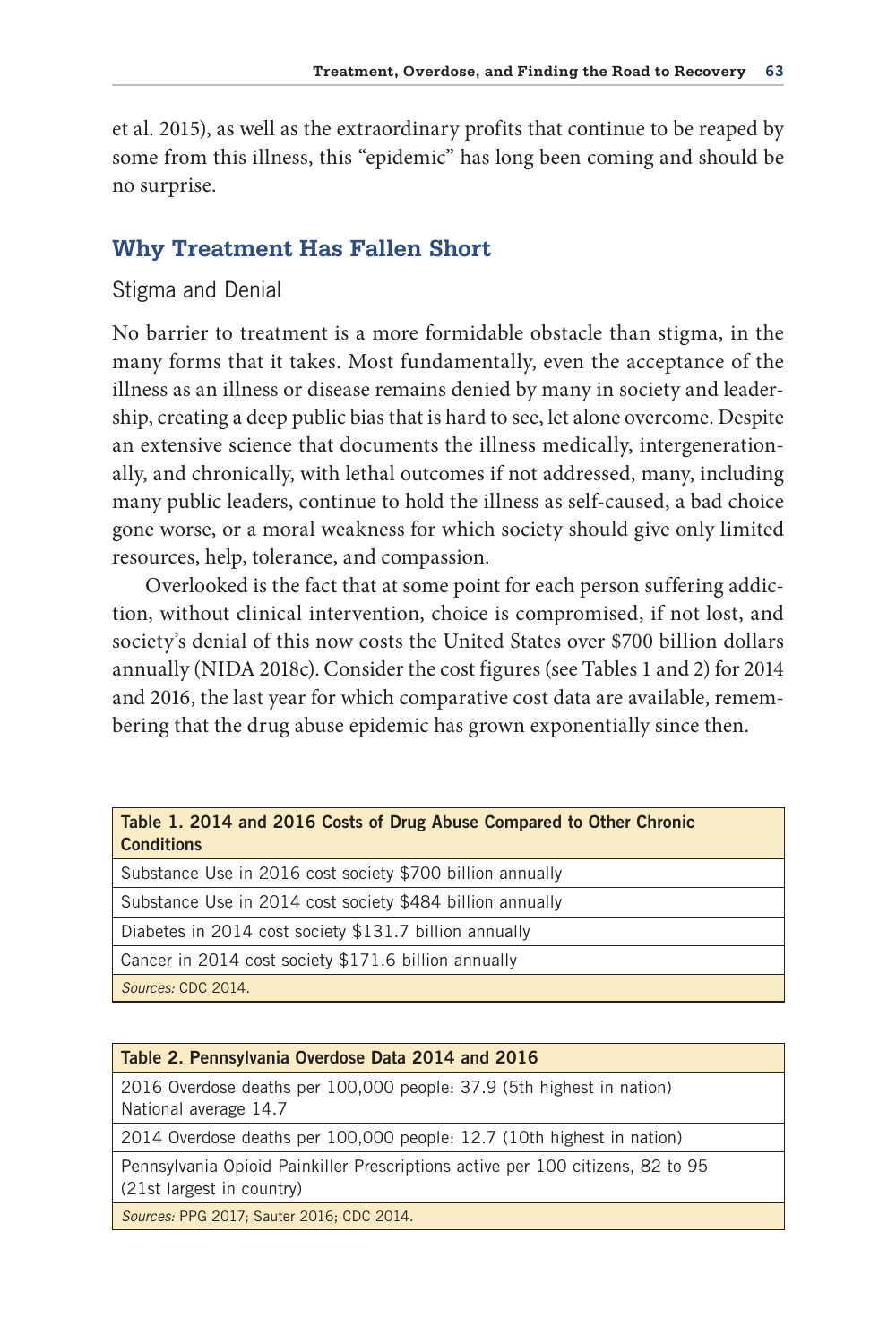### Stigma and the Lack of Unified Vision

Today's health policy lacks both a unifying vision and, therefore, a unified will to prioritize and mobilize to prevent and treat addiction and build a capacity for community and individual recovery. In fact, the barrier of stigma is reinforced by basic features of the existing system, within both the health care community and the general population. Consider, for example, that addiction often is treated as criminal, while pain management is treated as medical. Pain management treatment tends to be delivered in medical settings, while addiction, if addressed at all, is more often addressed in public clinics or in jails, or in the case of overdose, by hospital emergency rooms or publicly employed first responders, often in public places such as bathrooms, cars, or churches.

Stigma is the overarching barrier if we are to solve substance use, addiction, overdose, and the challenge of pain management. *Today's* health policies and services are built upon accepted societal and medical stigma, against both the illness and the person suffering from it. This is so pervasive that many who struggle with addiction deny it, hide it, and do not seek help for it. Hospital ERs daily turn away those who have a higher probability for mortality than others admitted for suicidal ideation or other life- threatening medical conditions (medical stigma), even as those same facilities shun adding treatment capacity, and more costly jail populations and the number of overdoses grow.

Fewer than 11% of U.S. medical schools teach courses in addiction (Morely- Forster et al. 2013), and half of today's graduating physicians report "feeling unprepared" to treat it (Mezei and Murison 2011). As a result, alternative systems of care and community supports such as nonhospital withdrawal management and rehabilitation, recovery centers, halfway houses, and family and peer supports have emerged to address this major illness outside of mainstream medicine. Without the needed medical leadership to restructure a stigma- based system of care, the unifying vision of what is needed to prevent and address overdose or addiction and facilitate both community and individual recovery cannot take shape. Today, substance use pleads for attention from medicine.

For example, the medical and general population's understanding of addiction and pain treatment remain separate and divided, e.g., addiction is often seen judgmentally as a weakness, while pain is viewed as a medical condition—at least until it leads to addiction. Stigma becomes further translated to clinical treatment when driven more by assured payment and level of service entered than by assessing the nature of the illness presented, matching that assessment to a level of care (Mee- Lee et al. 2013), and meeting the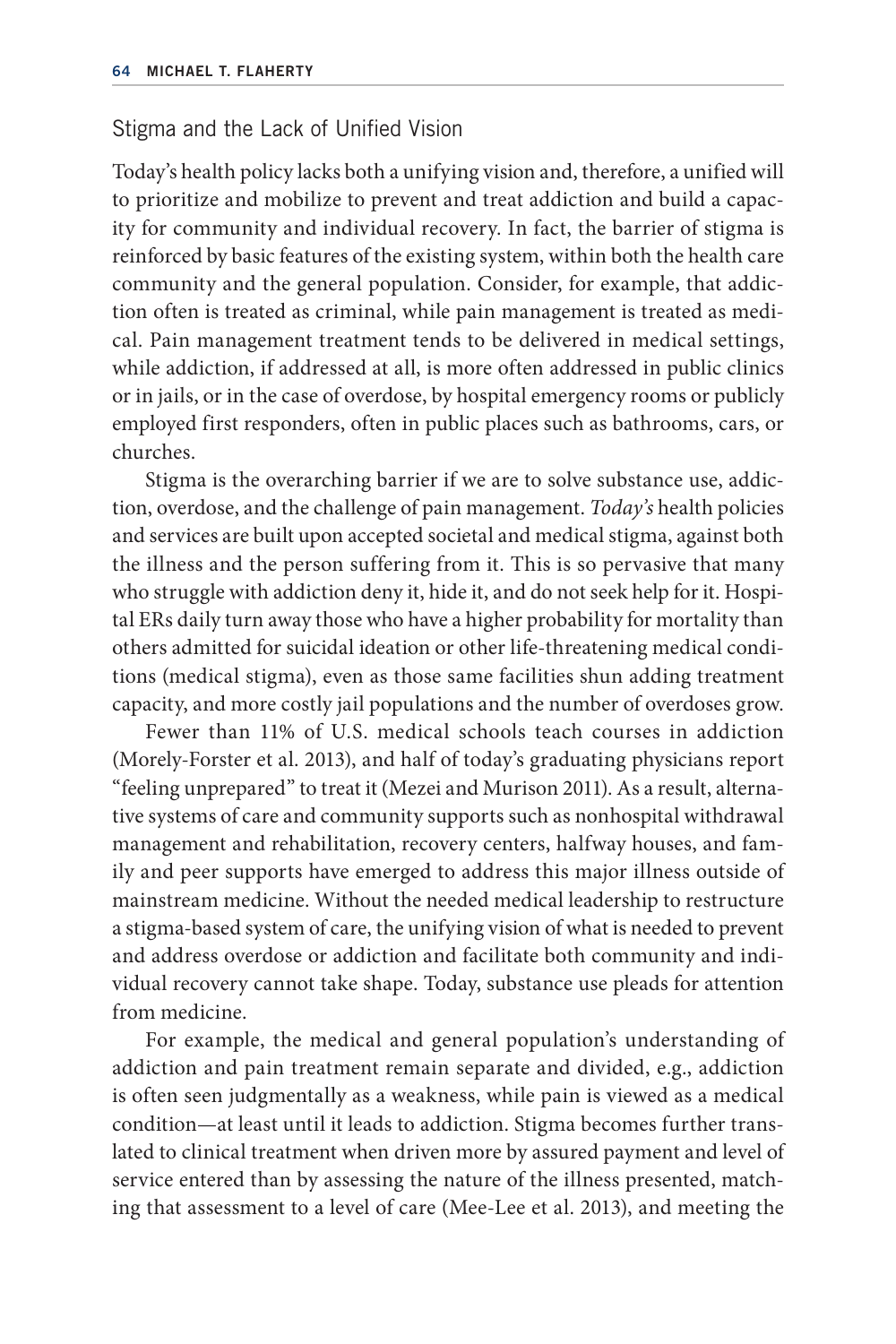needs of the person continually along its progressive and at times regressive trajectory by offering each person an opportunity for recovery at each level and encounter.

There are other compelling examples of science unaddressed. For example, according to the National Institute on Drug Abuse Principles of Quality Care, any treatment episode for a substance use disorder that is less than 90 days in duration is clinically of little value (NIDA 2018b). How does Pennsylvania stack up against this recommendation? How many in treatment today receive at least a 90-day episode of care? Shouldn't this be a policy? It isn't.

Or, at the service level, how many providers still claim that the very medications proven effective to treat addiction are a cop-out, and are simply replacements for illicit drugs? How many treatment systems involuntarily discharge a person from treatment for exhibiting the symptoms of the very illness for which they sought help, e.g., positive urine screens in treatment? And what makes us believe that those who suffer addiction can just stop? If a person cannot access care and continually fails despite losing his or her job, family, health, or freedom by ending up in jail, does it not speak of the absence of self- control? When a person is revived from his or her fourth overdose and expresses anger at the first responder/Samaritan for taking life- saving action, does it not speak of an absence of mental competence? This is the power of addiction that must be understood and addressed for solutions to be effective.

Systemic stigma can also be clearly seen in the very language used to describe those suffering from this illness or disease: e.g., "addict," "junkie," "dope head," "substance abuser." These are all terms that cement a context of fault and add to the resistance, rejection, or failure of treatment. These are "persons suffering with addiction" or "persons in recovery." Language matters, and an "Addictionary" designed for the illness exists (Kelly, Dow, and Westerhoff 2010).

Establishing a vision to address overdose and substance use in Pennsylvania and each region, county, or community can be a first step to crafting an effective solution. Policies and systems of care should be steered to fulfill this vision. The author has suggested as one vision, "providing each person and community the most efficient and effective care along a continuum of assessed severity and need capable of addressing the illness and initiating recovery."

From within the framework of this vision, life-saving treatments, including medical stabilization and medication support, could be initiated before more expensive approaches involving hospitalization and rehabilitation are employed, without compromising the goal of attaining individual recovery (White and Mojer-Torres 2010). Incarceration, when necessary, should offer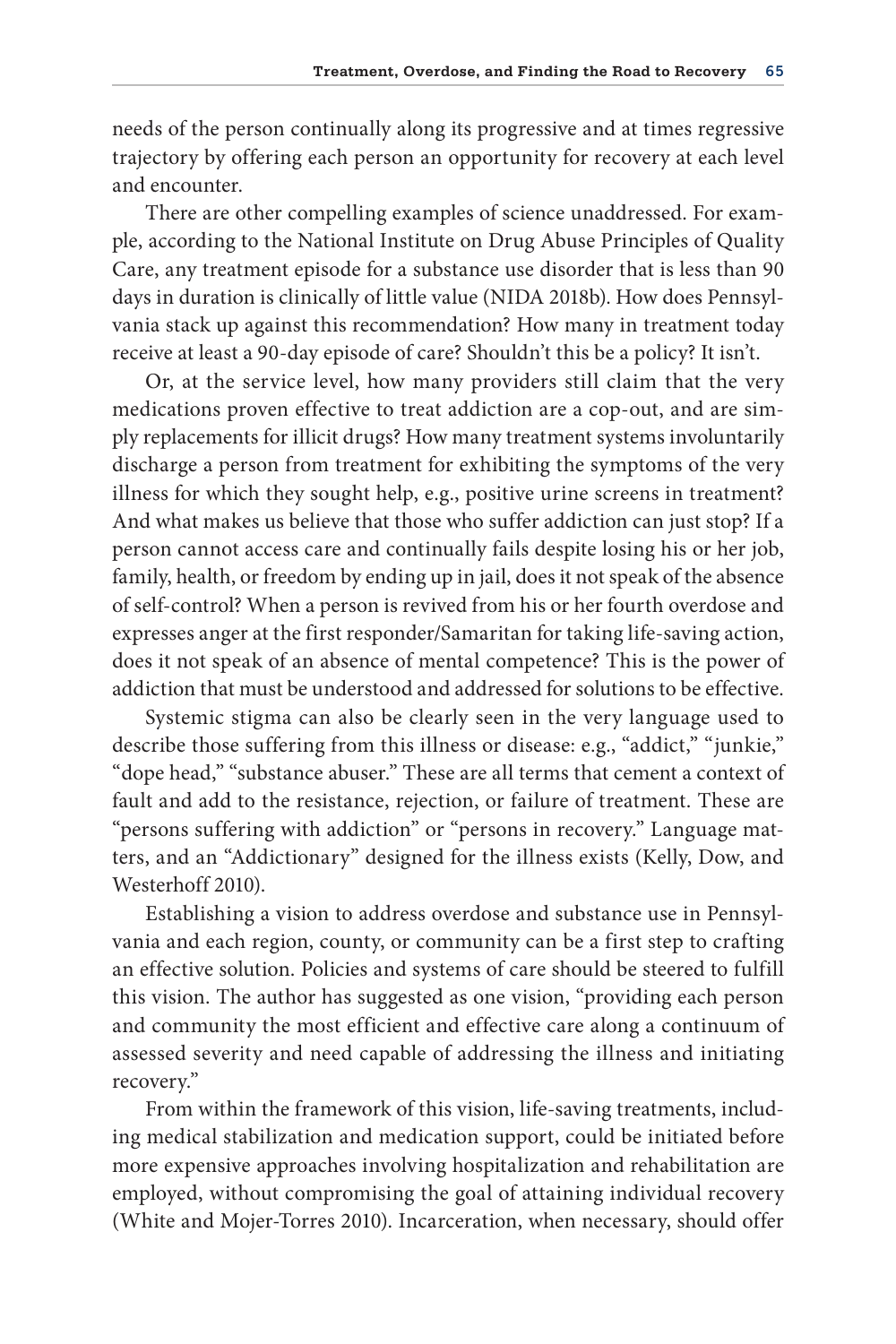medical stabilization, the initiation of treatment and recovery, and, upon completion, preparation for safe community reentry from incarceration, including medication and linkage to peer supports. Medication-assisted treatment in correctional settings has been shown to reduce the risk of overdose upon release (Wakeman and Rich 2015). Because the deployment of these practices is too infrequent, overdoses remain highest in those who have dropped out or been discharged from treatment or who are returning from rehab or jail, because their lower physical tolerances are too easily overcome by the powerful drugs that await them in the community.

Treatment must be continuous and aligned to the principles of chronic disease management, with coverage and access assured even between systems (e.g., jail and community) or treatment agencies (e.g., outpatient treatment and inpatient care). Insufficient treatment capacity, coupled with stronger illegal drugs and the widespread trafficking in those drugs driven by greed, has fueled this predictable epidemic. As to payment, a private fee-for-service model, without any record of success in public health, has been foisted upon a national public health problem with constraints that make it difficult to reach those most at risk for overdose or their families. These payment mechanisms shape what is offered as treatment. Other reimbursement schemes need to be developed such as funded prevention, brief screening and limited agency funding, case rate funding, and funding for outreach (e.g., peer supports), emergency care coverage, and targeted value- based funding for high- risk persons so that we can reach those most in need to prevent overdose death.

To overcome inherent medical stigma, we must first see it. We must acknowledge that substance use treatment, except for pain management, has become segregated from general medical care and generalist and specialist training and practice (vs. Common Elements of Success: "Integrated Care" below). As a result, rather than coalescing a prioritized will to address an epidemic, profitable industries have arisen to address parts of it. Jails, courts, and child protective services are functioning at, or in some cases beyond, maximum capacity. Police have become first responders, new profitable and more addictive medications have been developed, acute treatment systems build on treating other advanced but related medical disorders, emergency rooms see overdoses daily, etc. The needed specialty demands for community prevention, intervention, treatment, and recovery remains resourced to below 3% of the now nearly \$700+ billion annual cost of the illness (NIDA 2016e, 2018c).

Substance use effects all populations. The opioid epidemic has brought an added 1.35 million Americans into poverty and lowered the national life expectancy (now 78.6) in the United States each year for the past six years (NIDA 2016c; *Pittsburgh Post- Gazette* Editorial Board 2017; U.S. Department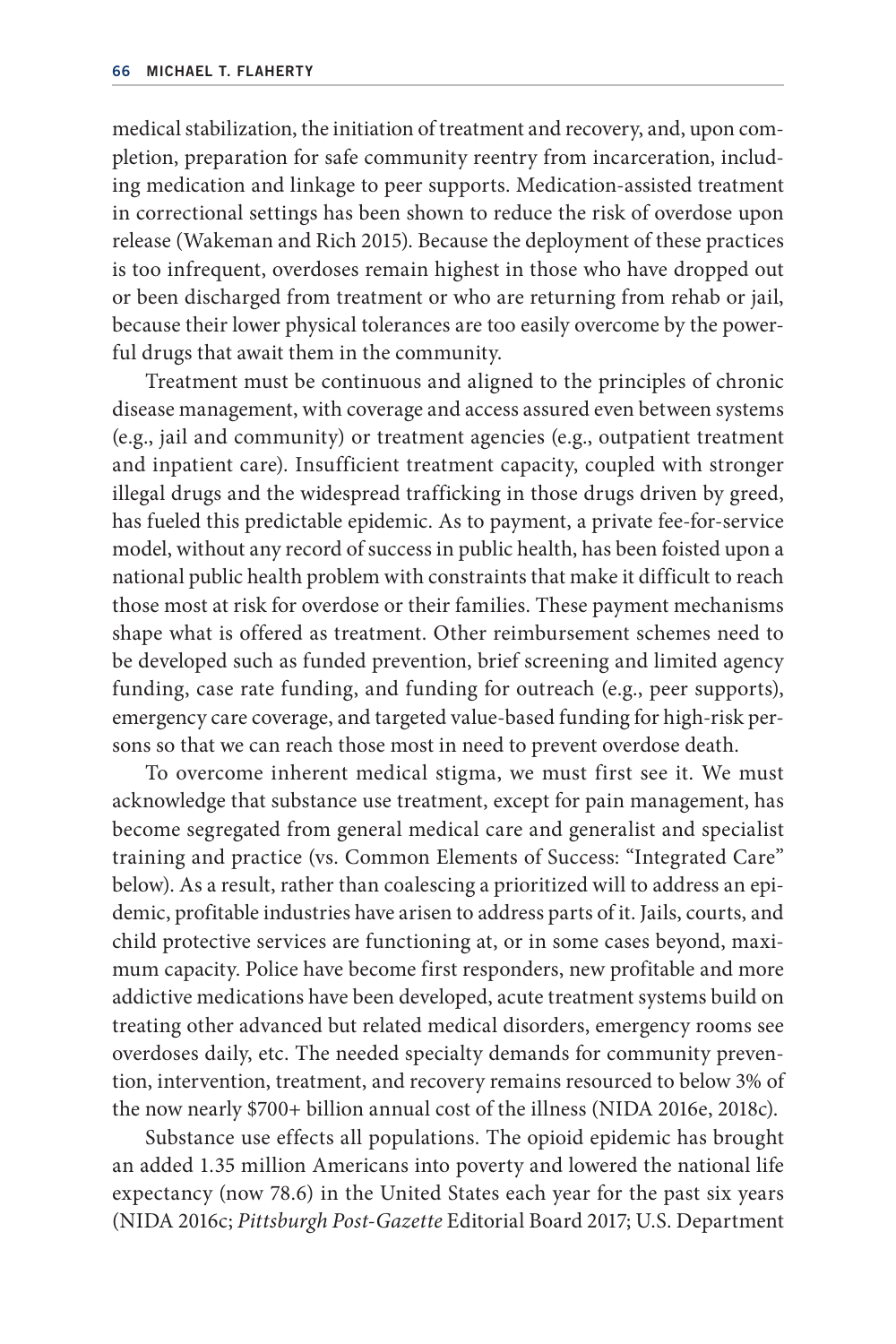of Health and Human Services, Office of the Surgeon General 2016). Unique stigma exists also toward the poor, female, adolescent, older, or racial minorities, etc. Each has its own face that must be transcended with specificity and a sensitive transformation of science to reach its mark.

Even treatment itself stigmatizes the person by focusing almost exclusively on the pathology, measuring success as the attainment of abstinence, compliance, and adherence to treatment, too often leaving out the emerging science and positive added outcomes of recovery and the many measures of it (Flaherty, Kurtz, and White 2014; White and Kurtz 2008). With a vision and an awareness of the pervasiveness of stigma we can begin to construct a healthier, more relevant approach to a prevention and treatment system that can bring solutions, hope, and science to this epidemic.

### Treatment Capacity and Workforce Development

Another barrier to reducing overdoses is the existing capacity for substance use treatment. Today, the United States has a national capacity for only 10.8% of those who would meet clinical criteria for such treatment (ONDCP 2013). In Pennsylvania most programs for those severely addicted operate at capacity and with waiting lists.

Moreover, the science itself has changed from seeing the illness as an acute or temporary problem (e.g., like a broken bone or a cold) to being potentially lifelong and best addressed within a "continuum of care" as a chronic illness (Appendix A). This approach would be like that taken with other chronic conditions such as diabetes, HIV, high blood pressure, depression, etc., and has been described in paradigm- changing research since the turn of the century (McLellan et al. 2000; Scott and Dennis 2007; Flaherty 2006). Health care for chronic conditions is very different from the care for acute, episodic illnesses, and our state agencies and treatment providers, already too few, struggle in an earn-to-survive, fee-for-service model often offering only what the specific location and level of care provides.

Substance use calls for experiential (i.e., in real world) support while having vigorous referral to the levels of medical care necessary to best address everyone (Commonwealth of Pennsylvania Department of Drug and Alcohol Programs 2014; Mee-Lee et al. 2013). But the severity of the illness and its science have moved faster than the services and skills of the workforce to address it in a community. New technologies, medications, professional collaborations, complex multiple diagnoses, increased collaboration with peer and family supports, care management, electronic health records, parity, and health insurance or managed care have all led to increased expectations for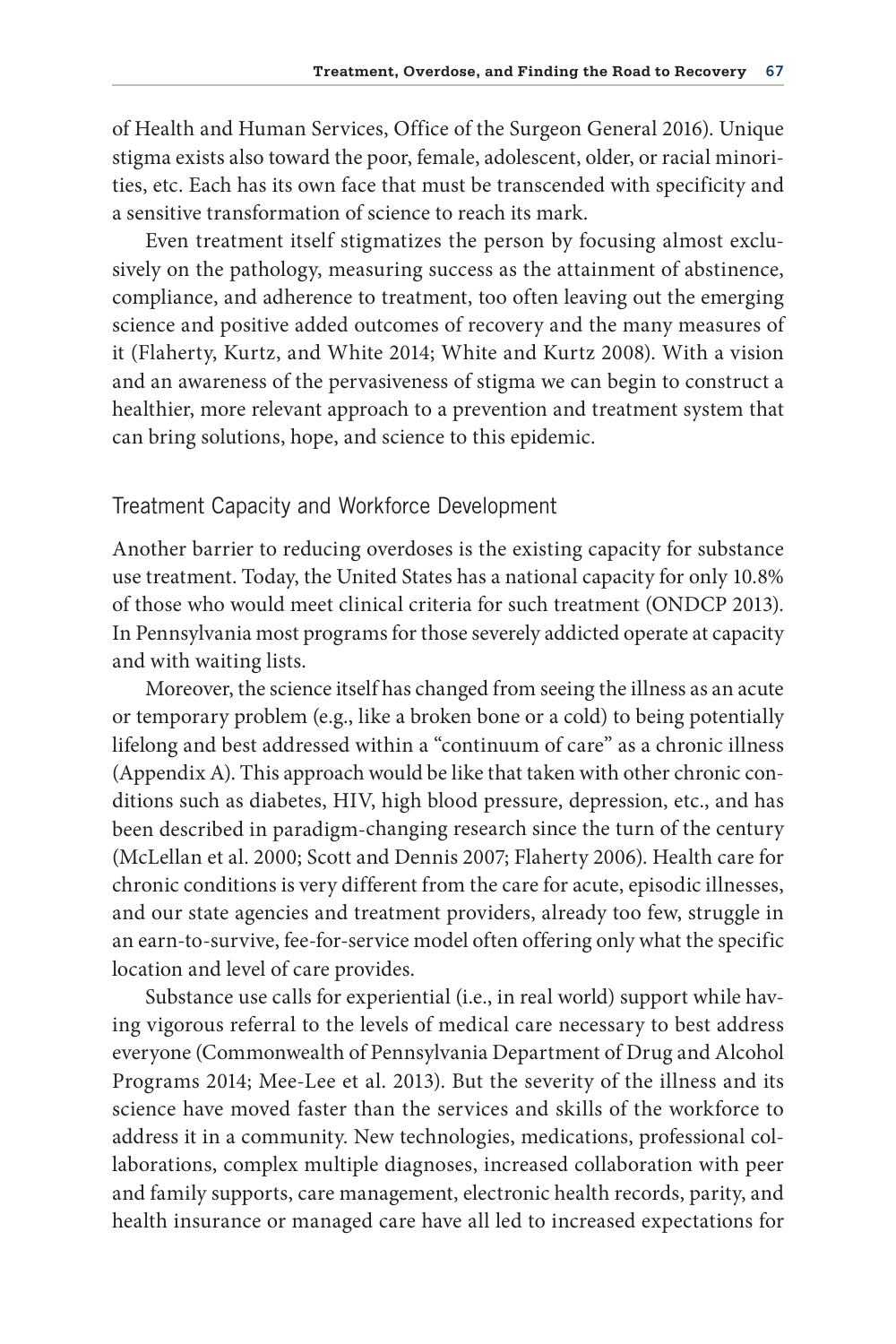modernization without increased dollars to meet the added burden to frontline providers.

In short, today's system, while deserving our full respect for what it does accomplish, is drastically overburdened by existing calls for service, modernization, technology, change, and accountability. As a result, today's substance use specialty workforce suffers a 30%–40% annual attrition of workers (SAMHSA 2013). Additionally, the illness appears in all general medical conditions and settings, creating a need for exponential cross- disciplinary integrated care and clinical expansion, training, and development (SAMHSA 2013).

We need to strengthen our application of prevention science (Kolodny et al. 2015; Tarter, Cochran, and Reynolds 2018), expand opportunities for earlier intervention in general medical care, and increase treatment capacity, especially with medication support—linking each person and his or her family to recovery science and peer and family supports. Substance use treatment needs to be a focus across all medical disciplines to become a more modernized interdisciplinary workforce with screens and assessments, integrated treatment, and ongoing recovery checkups in all general and specialty medical settings, e.g., primary care, health centers, general health care, and across all hospital disciplines. This broader, more educated, and more competent collaborative health care workforce with peer and community involvement is the only workforce capable of reaching addiction and ultimately reducing overdose (Hoge et al. 2013, 2017).

### Addiction, Overdose, and the Brain—The Power of Addiction

Addiction has a complex biological nature. This illness has the power to impact a person's brain and create an insatiable immediacy for the need for drugs that removes judgment from the person, at least temporarily, obviating the choice to not seek more drugs or to never use again. Neurologists now believe this may possibly be tied to repetitive but rebuffed electrical impulses (cravings) in the brain. Short of overdose and death, this loss of choice is the first, worst, and most underestimated manifestation of the illness. It can be said that the person at this point does not really have an addiction; instead, the addiction has him or her. Moreover, studies have shown there is a genetic transfer of vulnerability for the illness to offspring, creating a predisposition for increased risk in the future (NIDA 2016a; Sliboda, Glantz, and Tarter 2012).

Addiction, at whatever level of severity (Mee-Lee et al. 2013), too often leads to a life of misery and death, with generational and broader societal impacts and decades of cost. For these reasons, the American Society on Addiction Medicine and the National Institute of Drug Abuse classify addiction as a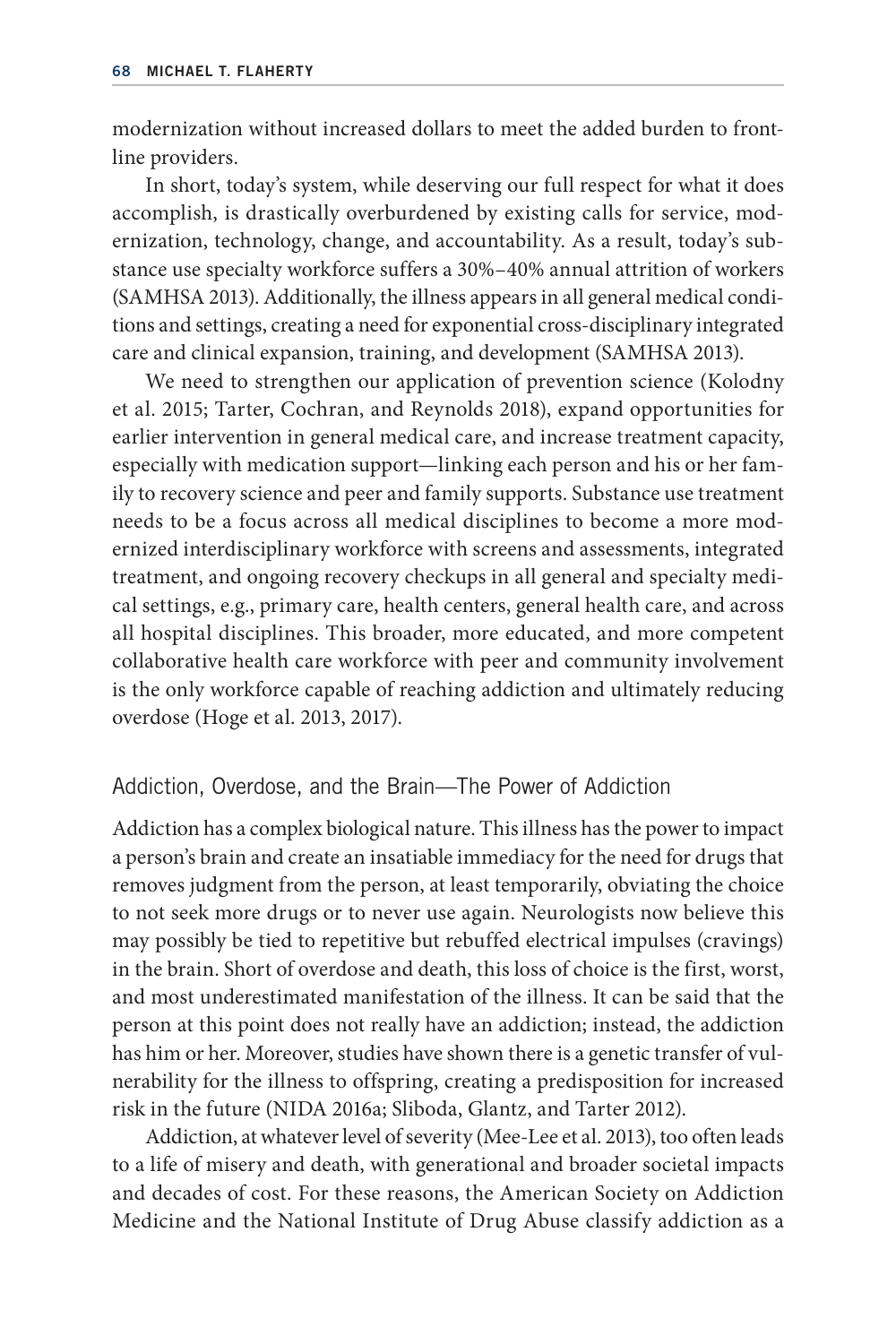"disease" (ASAM 2017; NIDA 2018a). This is a classification that society, policymakers, public health professionals, law enforcement, and others must understand and embrace if we are to properly assess the disease and appreciate its power, lethality, and costs. Only by doing so can we adequately design the steps to effectively address addiction while building individual, family, and community recovery based on medical safety and continued wellness.

The power of addiction can remove choice cognitively and experientially. Once a person is stabilized medically, treatment must not just address pathology but also access and build recovery strengths in individuals, families, and the community, i.e., build measurable recovery capital, resiliency, and strength (Granfield and Cloud 1999). Treatment must be medically precise, person- centered, and ongoing, while continually offering hope and recovery. A consensus definition of recovery, as a unifying construct for all, was achieved in 2012 by SAMHSA:

Recovery is a process of change through which individuals improve their health and wellness, live a self-directed life, and strive to reach their full potential. SAMHSA has delineated four major dimensions that support a life in recovery: health, home, purpose and community.

The vision of recovery is grounded in medical stability and returned cognitive capacity. Both take time.

When Treatment Becomes the Problem—Pain, Prescriptions, and Diversion

Reportedly, as many as 80% of those who are currently addicted to opioids began their addiction with prescription pain medications (NIDA 2018a; Muhuri, Groener, and Davies 2013; Jones 2013). In 1995, the president of the American Pain Society introduced a campaign entitled, "Pain is the Fifth Vital Sign," which encouraged health care professionals to assess pain with the same "zeal" as they did other vital signs. This campaign suggested increased access to opioids for chronic, noncancer pain (Campbell 1996), and was followed by thousands of pain- related educational presentations, sponsorships, and grants funded by big pharma across the country (U.S. GAO 2003).

During this campaign, some researchers inaccurately proclaimed the risk of addiction and tolerance with real pain to be low, adding that concerns about addiction should not constrain prescribing (Porter and Jick 1980; Fishbain et al. 2008). Prescriptions of opioids soared, as has addiction (U.S. GAO 2003). Today, Pennsylvania has active opioid prescriptions sufficient for up to 90%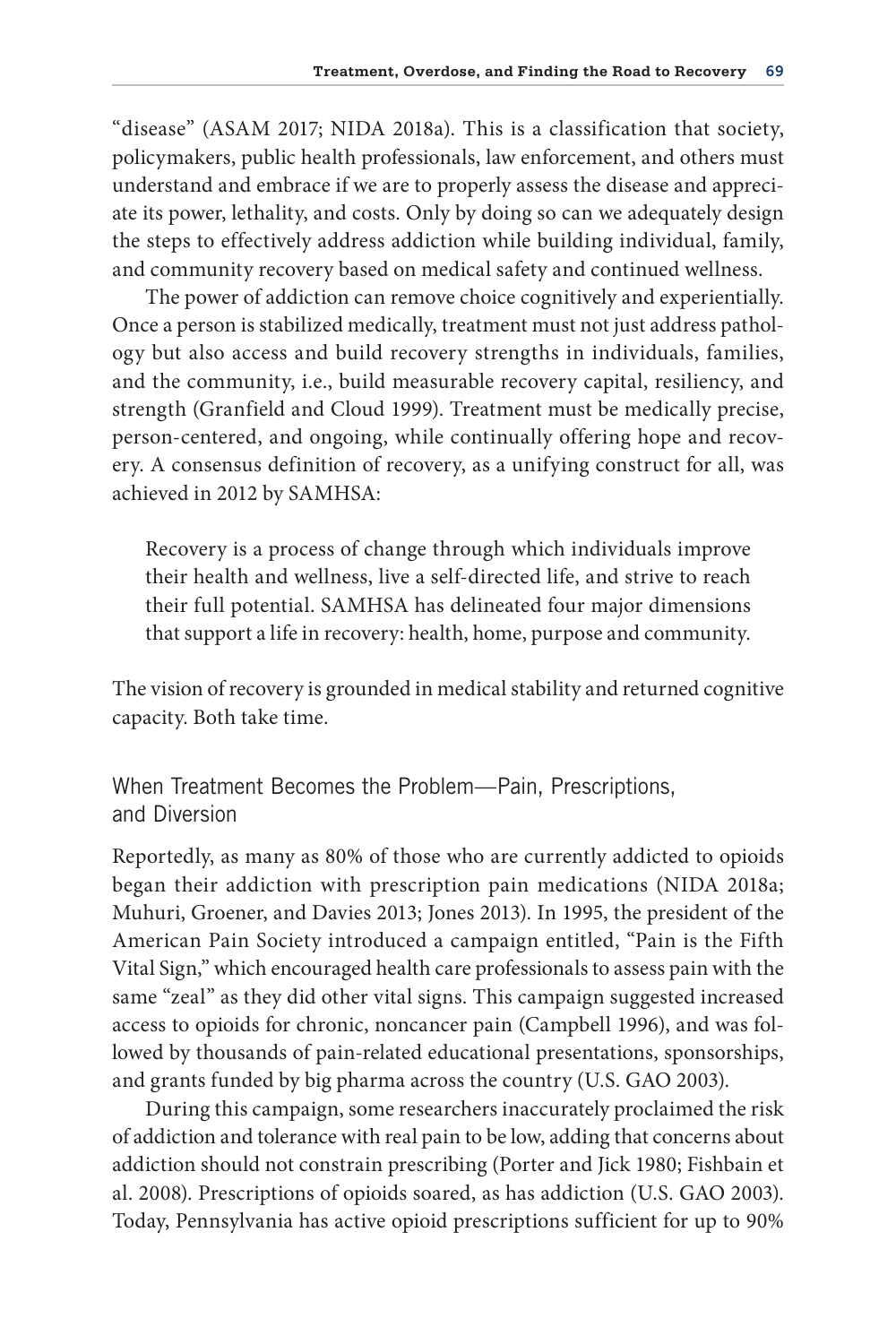of its citizens to have their own full prescription. Pharma is big business in Pennsylvania and across the nation (CDC 2017a), and pain relief is a big part of big pharma. Seeking quick solutions for pain and addiction, and capturing the enormous profits that can be generated, is big business.

While these medications can be a godsend for some, for others they can advance and compound the illness, causing iatrogenic dependence or avoidance of treatment itself by increasing self- dosing. Studies show that conservatively 26% of those being treated for pain develop dependence (Banta- Green et al. 2009). If not closely medically managed with sustained person- centered care, principles of recovery, and concern for community and population health, diversion becomes a real possibility and problem. With over 255 million opioid pain prescriptions active in 2016, it is estimated that some 11 million Americans used these prescriptions illicitly (Volkow 2017).

Personal medical care is required in all addictions, whether they originated via illicit drugs, addiction treatment, or iatrogenic pain management. The medications used as a part of the treatment for opioid dependence must be promptly available but carefully managed to allow for patient relief while minimizing the possibility of diversion of these medications for illicit use, profit, and harm to the community. Achieving better medical management of such medications is necessary, as is maintaining a continuity for treatment should iatrogenic dependence occur (U.S. Department of Health and Human Services (HHS) 2013). Pennsylvania's model for methadone treatment, which includes close medical management, might provide a successful, proven model for all agonist<sup>1</sup> treatment for addiction.

New pain management protocols and guidelines (AAPM 2015) have now been developed, suggesting "sliding scale" protocols for pain treatment, often beginning with nonopioid medications. This said, prescribing practices, diversion, and narrow pain management treatment are large sources of today's epidemic and barriers to reducing overdose. On January 1, 2017, Pennsylvania launched its own prescription drug monitoring program (PDMP), which will allow physicians to more accurately know if patients are "doctor shopping," or using opioids or other medications that could be problematic to treatment. A strong clinical use of computerized monitoring has been shown to reduce overdose nationally (CDC 2017b). Pennsylvania is attributing a 12%–18% reduction in opioid prescriptions in its first year to this program (Lord 2018). (For more information on PDMPs in PA, see Mirigian et al. in this issue.)

### The Economy and the Cartels

In the "perfect storm" from which this epidemic has emerged, several lethal and converging forces have been identified to have fueled the epidemic and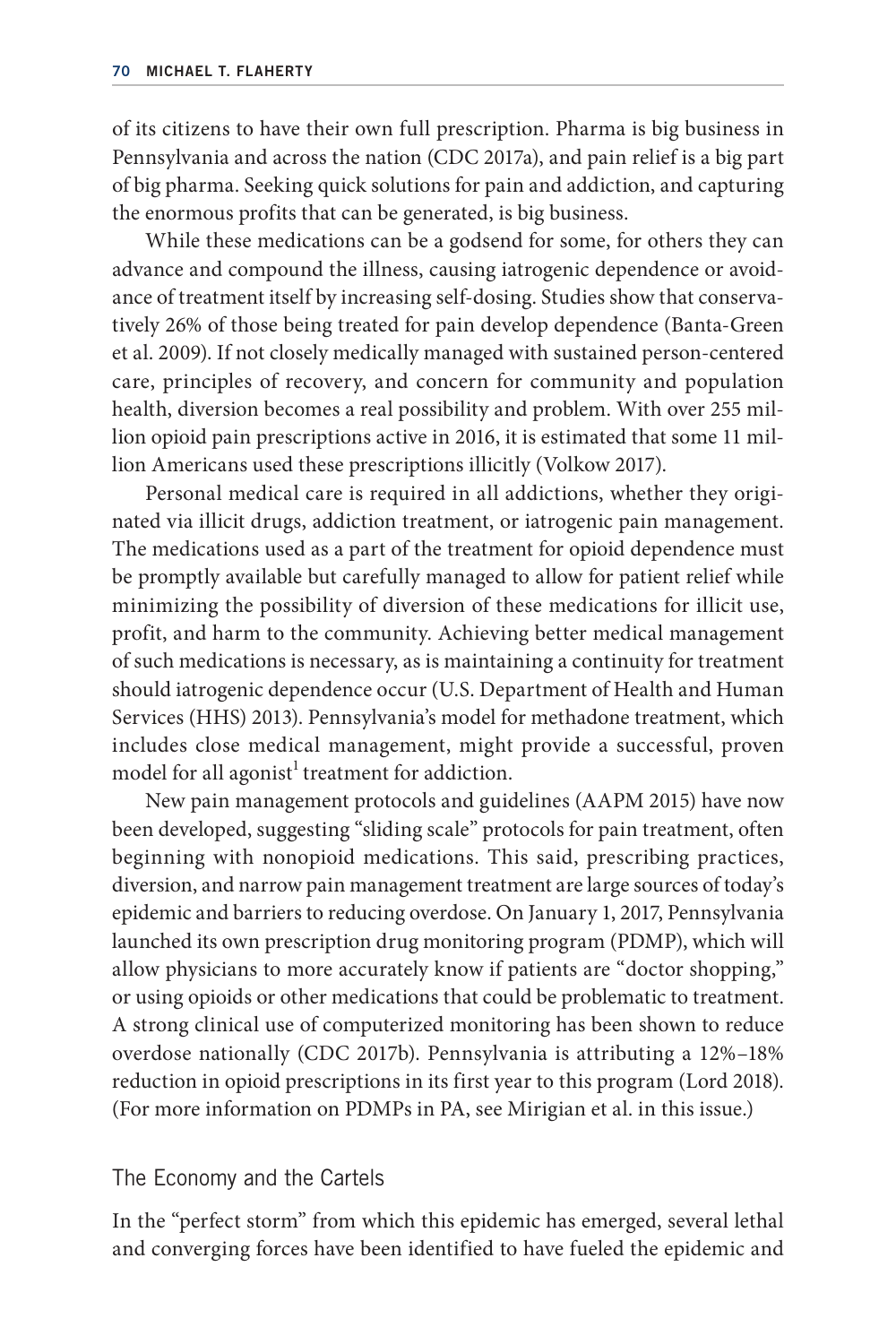undermined efforts to end it: absence of a unifying vision, denial and unaddressed stigma, inadequate medical preparation, anemic prevention, overburdened treatment, a weary and nonintegrative workforce, excessive and uninformed prescribing in the quest to eliminate pain, and opportunities to profit from the illness itself. A final force is the economy and the drug cartels.

Nationally prominent author and journalist Sam Quinones has laid out what our federal Drug Enforcement Agency also has reported: Pennsylvania, and Appalachia more generally, are major targets for the distribution of cheaper and enhanced heroin from outside our borders that can become lower- cost replacements for prescribed opioids (Quinones 2015). Shunning mafia- and gang-controlled cities, Mexican cartels from small towns (e.g., Xalisco, Mexico) have targeted more rural American communities (e.g., central Ohio, southwestern Pennsylvania, and West Virginia) where their heroin can capture already-existing markets spawned by the heavily prescribed use and misuse of prescribed opioid medications. In a sense, the cartels let strong medical centers and physicians set the stage for their market.

It is no accident that, as prescription practices become monitored and are more constrained, illicit heroin has become more accessible and has been made more powerful with fentanyl (often from China) and the even more deadly carfentanyl. In this progression, without extraordinary intervention, overdoses will increase. Those distributing these less costly, highly lethal substances prey on poverty and victimize captive users as part of their "business as usual" underworld economy. This explains why there is a need for the joint participation of public safety or law enforcement in any overdose reduction plan. Further, with many communities having lost industries and jobs, cultures have arisen in which drug use is common, and in which drug distribution and income, given a seeming lack of alternatives, has become a tolerated part of a struggling existence (Vance 2016). In such communities, drug use goes up, as do specialty medical care needs, where prescriptions can be obtained. Too often these communities and the prescribed medications become the foundation for an economy based largely on selling medications while reverting simultaneously to alternative cheaper, illicit drugs from the cartels. Now we have the perfect storm for the epidemic.

# **Plans and Resources: Treatment and a Coordinated, Continuing Need for Action**

In addressing opioid use, overdose, and barriers to treatment, science does offer twenty-first-century practices that, when combined with local implementation and enhanced services, are proving effective in reducing overdose while enhancing treatment access and building community resilience and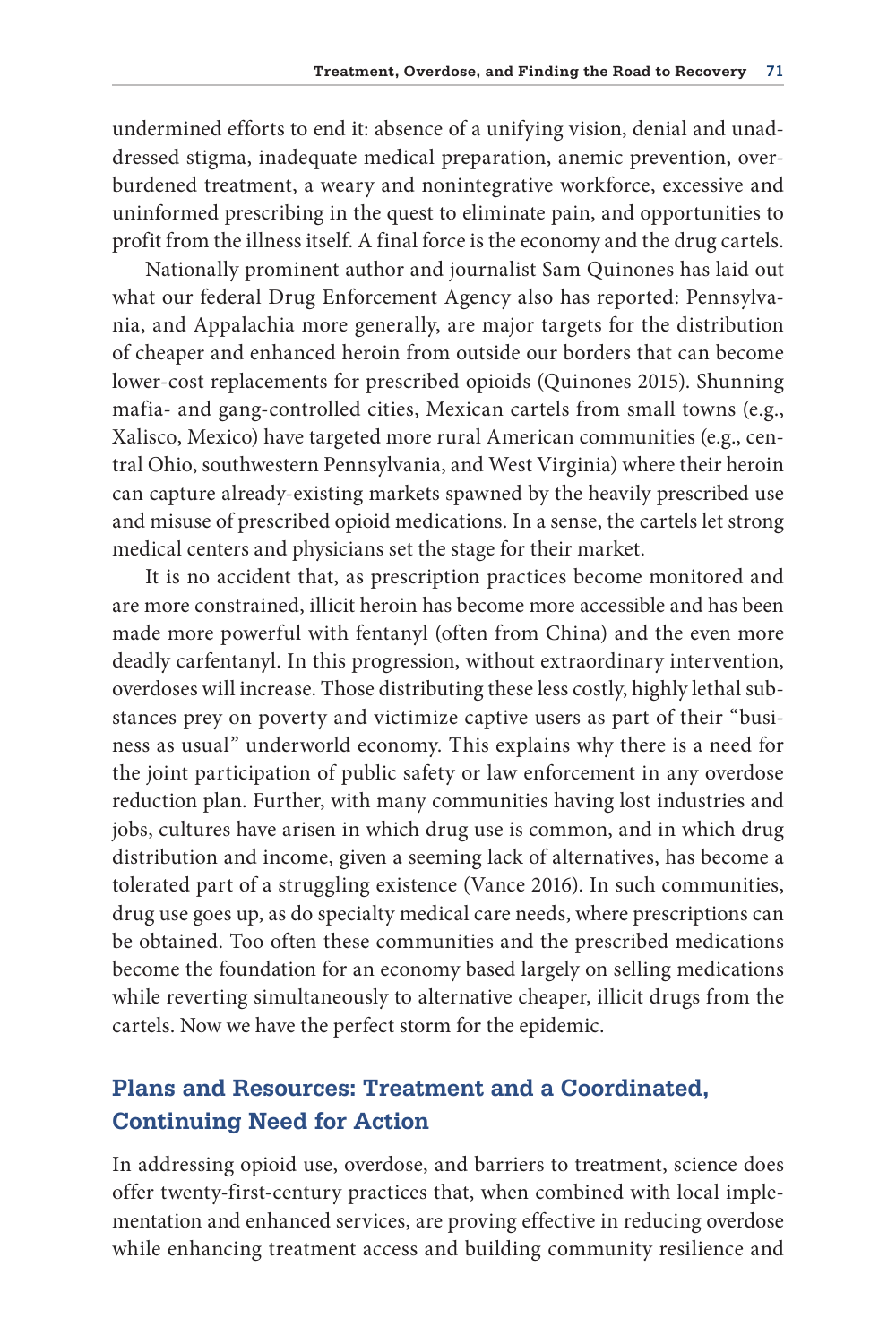recovery. A partial summary of recent national efforts, and Pennsylvania's plan and efforts, can be found in Appendix B.

In scanning these many documents, the reader will quickly see the array and magnitude of both prevention strategies and treatment activities that can be brought to bear to address overdose and reduce death, while simultaneously initiating treatment and recovery. A summary of common strategies proving effective, based on a review of these documents, is below.

# **Best Practice in Overdose Treatment—Actions**

Prevention as the Best First Practice

Prevention as a science is covered in another article in this volume (Tarter, Cochran, and Reynolds). Suffice it to say that more than any other proposed or actual solution, preventing the problem in the first place is the optimal solution. Also, by addressing overdose with prevention you can initiate and strengthen treatment. Kolodny and colleagues (2015) have framed just such a model for public health to address the opioid epidemic based on proven prevention science. In their model to address overdose, they align existing SAMHSA prevention science paradigmatic classifications to build the following preventative model.

# **Primary (Universal) Prevention**

The aim of primary prevention is to reduce the incidence of a disease or condition. Opioid addiction is typically chronic, life-long, difficult to treat, and associated with high rates of morbidity and mortality. Thus, bringing the opioid addiction epidemic under control requires effort to prevent new cases from developing, including greatly reducing access to such medications for pain management, which can lead to iatrogenic dependence.

# **Secondary (Selective) Prevention**

The aim of secondary prevention is to screen for a health condition after its onset, but before it causes serious complications. Efforts to identify and treat opioid-addicted individuals early during the disease are likely to reduce the risk of overdose, psychosocial deterioration, transition to injection opioid use, and medical complications. One science- based guide of such prevention is NIDA's "Principles of Substance Abuse Prevention for Early Childhood" (2016b).

# **Tertiary (Indicated) Prevention**

Tertiary prevention strategies involve both therapeutic and rehabilitative measures once a disease is firmly established. The goal of tertiary prevention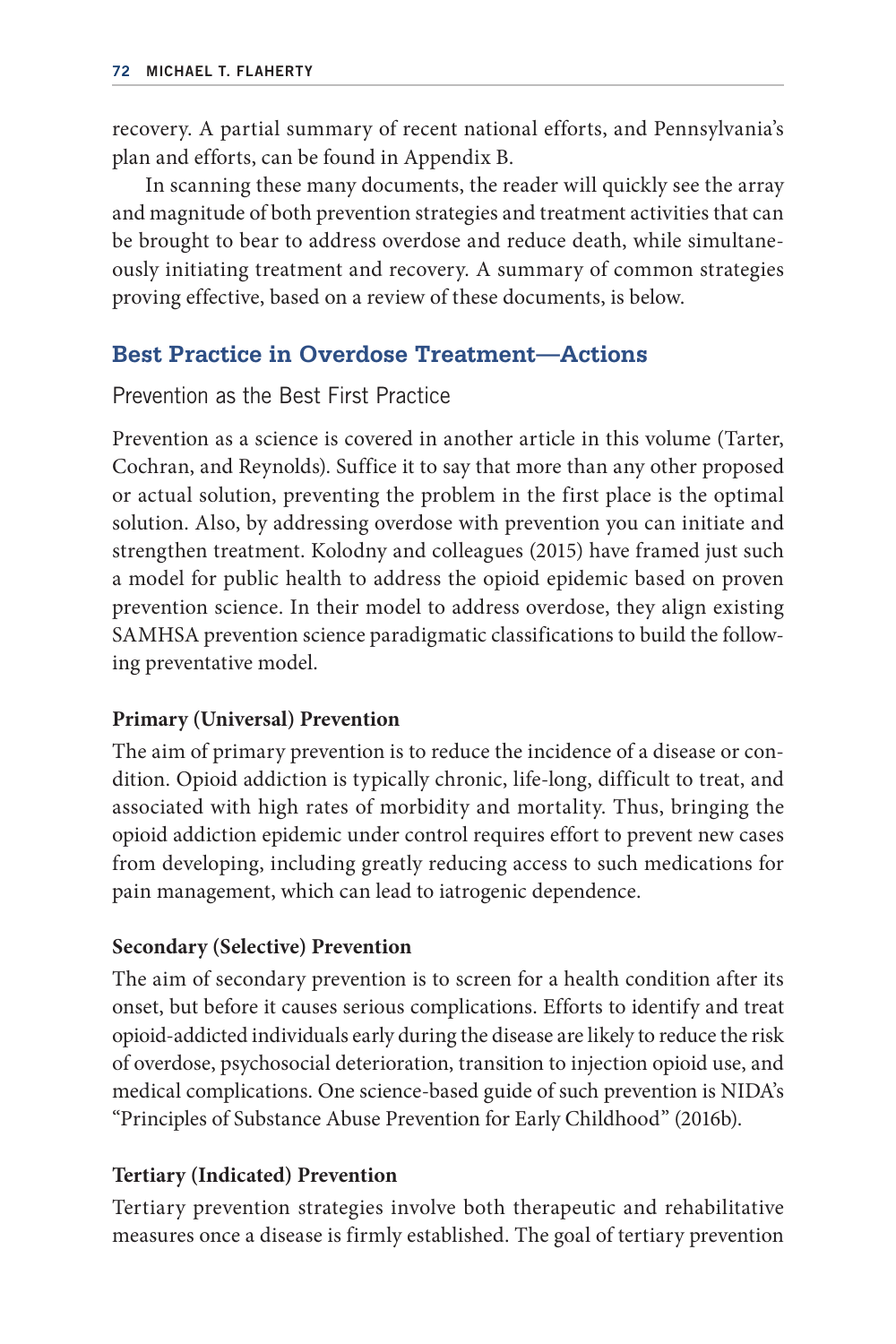of opioid addiction is to prevent overdose deaths, medical complications, psychosocial deterioration, transition to injection drug use, and injectionrelated infectious diseases. Doing so is accomplished mainly by ensuring that opioid-addicted individuals can access effective and affordable opioid addiction treatment. Here, timely access to treatment, especially those including medication- assisted treatments such as buprenorphine, methadone, and naltrexone (pill or injectable), would fit into a prevention strategy for both the individual and the community. Additionally, certain "harm reduction" strategies would be made more available, e.g., syringe exchange programs and readily available NARCAN accessibility. Such prevention strategy needs to be incorporated into Pennsylvania's Strategic Prevention Framework and Plan and implemented in each county.

By adding what is presented in detail by Tarter, Cochran, and Reynolds in this issue to Kolodny's generally accepted schematic rubric, Pennsylvania could indeed have one of the finest prevention programs in the nation.

#### Treatment

#### **Outreach**

An overdose is best addressed by quickly reviving the person from the overdose and connecting him or her immediately to further treatment. This is best achieved by applying naloxone (aka NARCAN) to revive the person if unconscious, and then connecting the survivor, via a "warm handoff," to an agency or professional who can assist the person to obtain treatment without delay. Today in Pennsylvania, the person must agree to such treatment until an involuntary admission or "hard handoff" law is justified and is enacted in Pennsylvania (e.g., upon second overdose or through earlier family intervention).

Overdose drug deaths far exceed death by suicide, e.g., in 2015 the National Institute on Mental Health reported just over 40,000 deaths attributed to suicide (many by drugs) vs. 54,404 overdose drug deaths (Rudd, Seth, and Scholl 2016). Both Pa. 2010 Act 50 Article XXIII-A, section (1) xvii and the Mental Health Procedures Act of 1976 should be reviewed to answer key questions such as: Is the overdosed person evidencing a "clear and present danger to self or others" with a likelihood of possible death within 30 days? Involuntary admission can be to outpatient or inpatient settings. On December 8, 2017, Pennsylvania Senator Jay Costa (D-43) introduced Senate Bill 391 to allow families to obtain court-mandated treatment. While likely to have opposition from civil rights advocates, payers, and even many in recovery, given the power of today's drugs and the severity of the illness with related loss of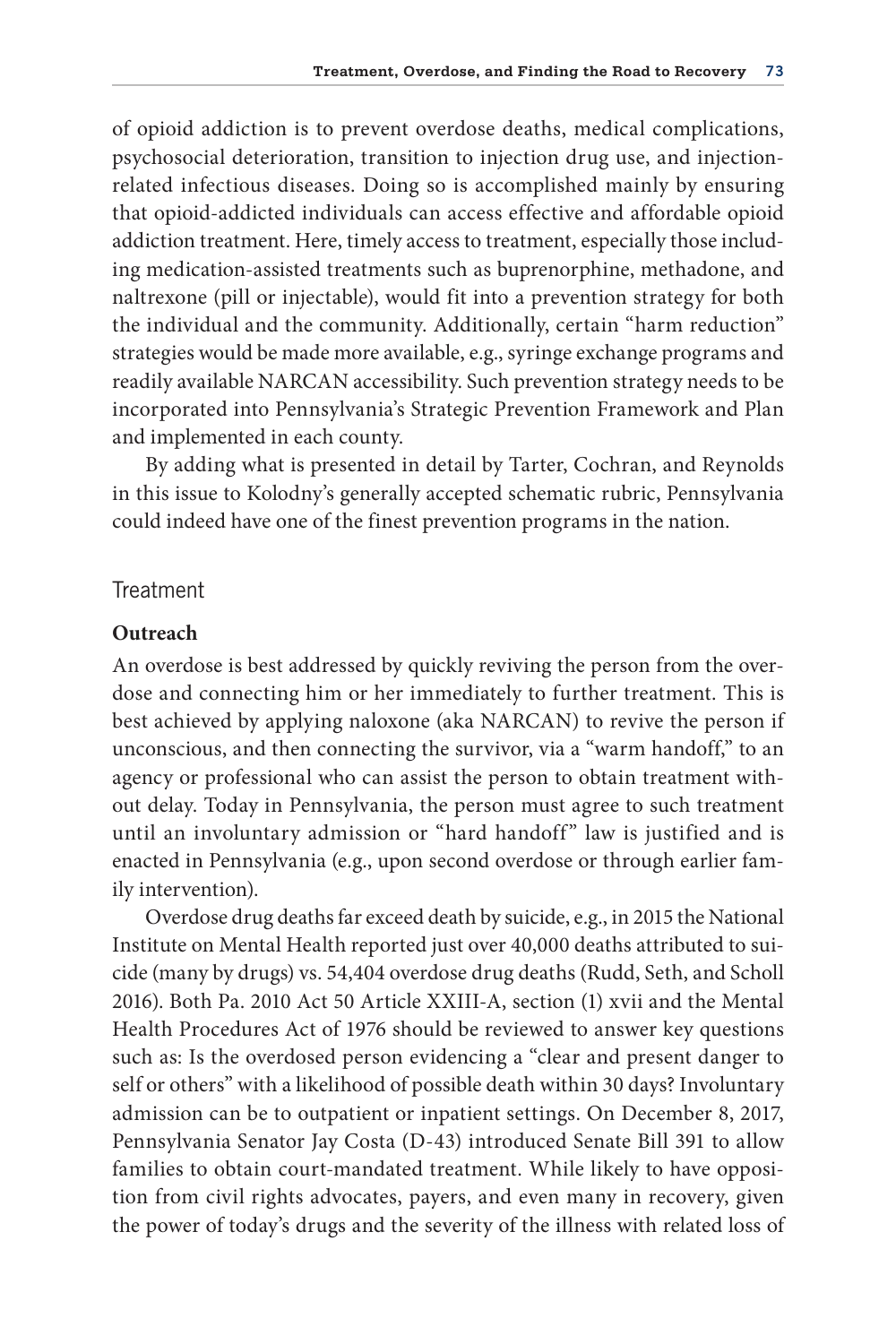mental competence (hijacked brain) and hope, such examination and revised laws are necessary. Thirty-eight states, including Pennsylvania, currently have some form of involuntary admission law for substance use, but these laws are too cumbersome, unknown, and weak compared to similar laws for mental health. Any new law should include overdose survivors, families of those lost, providers, civil rights and peer advocates, and all counties that will need to educate the public and implement the revised law.

In addressing opioid overdose, individual recovery cannot begin unless the person is alive and physically able to initiate it. Today's typical treatments are too institutionally centric to reach those most at risk. Outreach and novel points of access (e.g., mobile treatment, needle exchanges, food banks, firehouses, hotels, community safe centers, trained pastors, and peer linkage) are potentially productive initiatives, as is involuntary treatment. Pennsylvania has been historically more conservative in its approaches to overdose. It is worth noting, though, that some states and major cities have found successful avenues to treatment through involuntary treatment and by expanding harm reduction approaches such as access to safe-drug consumption/treatment sites, and by changing police responses to low-level crimes such as taking the person to treatment or safe consumption/treatment sites. Seattle's Law Enforcement Assisted Diversion (LEAD) Program is one model highly supported by both the police and the community (Collins, Lonczak, and Clifase 2015). Throughout Ohio and in Pittsburgh, Pennsylvania, police have recently initiated Quick Response Teams as a follow-up to any overdose.<sup>2</sup>

What makes these newer harm- reduction approaches appealing is that they reduce human suffering while lowering overdose and societal costs (e.g., incarceration, health, etc.) and improving access to treatment. Addressing overdose prevention mandates a harm-reduction component within the treatment continuum. Keeping a person alive, while offering an alternative to untreated addiction, is society's mission and task. Beyond that the disease will win.

#### **Medical Stabilization and Treatment**

Medical stabilization from opioid use disorder itself is necessary for a dependent person to return to normal functioning and quality of life and to avoid the many potential consequences of opioid dependence such as trauma, suicide, HIV and hepatitis C infection, family suffering, and early death. Treatment has been proven to address these consequences while improving the overall social functioning of the person and family wellness. The Surgeon General Report (U.S. HHS 2016) and National Institute on Drug Abuse (2018b) outline well the effectiveness of opioid treatment.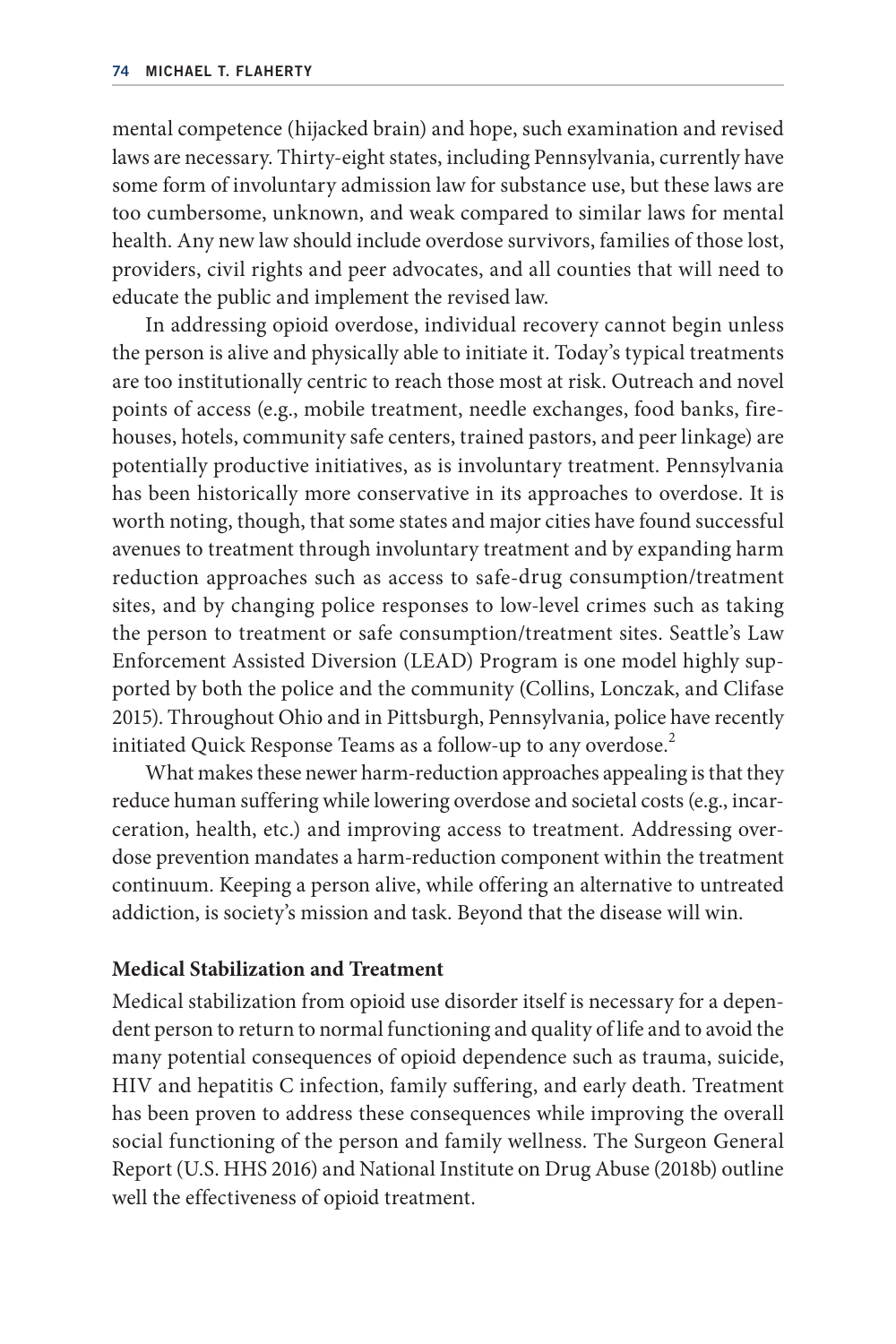There are a variety of approaches in treating opioid use. The three most common outpatient approaches are treatment in opioid treatment programs (OTPs), generally in methadone clinics, which are monitored and regulated by both the state and federal government (SAMHSA, DEA); office-based opiate treatment programs (OBOTs), generally in buprenorphine dispensing centers, which are unmonitored individual specialty–trained medical practices; and abstinence- based specialty substance use treatment, which can include some medication, e.g., naltrexone (pill or injectable) or psychiatric medication, but usually do not use agonist medication. These comprise most of Pennsylvania's providers and are licensed and monitored by the state. Given the severity of addiction, residential and inpatient care may also be warranted, if available. These, too, may include medication- supported recovery.

OBOTs, the fastest-growing approaches, have strengths and weaknesses, including easier access to medication but lighter medical monitoring, less counseling, and greater opportunity for medication diversion (Alderks 2017). Some more sophisticated OTPs, which have by regulation increased medical oversight and counseling, have begun to incorporate buprenorphine and naltrexone (i.e., Vivitrol) into their treatment protocols, which previously had used only methadone. This progression seems to be moving toward a "comprehensive opioid treatment center" model, which would seem both clinically and scientifically evolutionary and a positive step for all.

Mention must be made of treating opioid- or heroin-dependent pregnant women and their babies. It is estimated that today some 2.1 million Americans use illicit opioids and another 467,000 are addicted to heroin. Studies also indicate that for every five individuals with this illness, there will be one child born with dependence and withdrawal or neonatal abstinence syndrome (Volkow 2014). Across America, births of such babies and the increased burden on the child welfare system are growing at unprecedented rates. The cost and implications of this growth are astronomical if the child is untreated and can be lifelong. However, with early recognition, good prenatal care, and substance use treatment, the outcomes can be brought to near- normal in comparison to nonaddicted populations.

There is a well- developed and exacting science, for both mother and child.<sup>3</sup> This population should be a priority, and to its credit, Pennsylvania has recently funded a Center of Excellence, the Maternal Addiction Treatment, Education, and Research (MATER), at Thomas Jefferson University in Philadelphia. Thomas Jefferson University has been a national and international leader in working with the population for decades, and the work of its new Center of Excellence needs to be vigorously disseminated.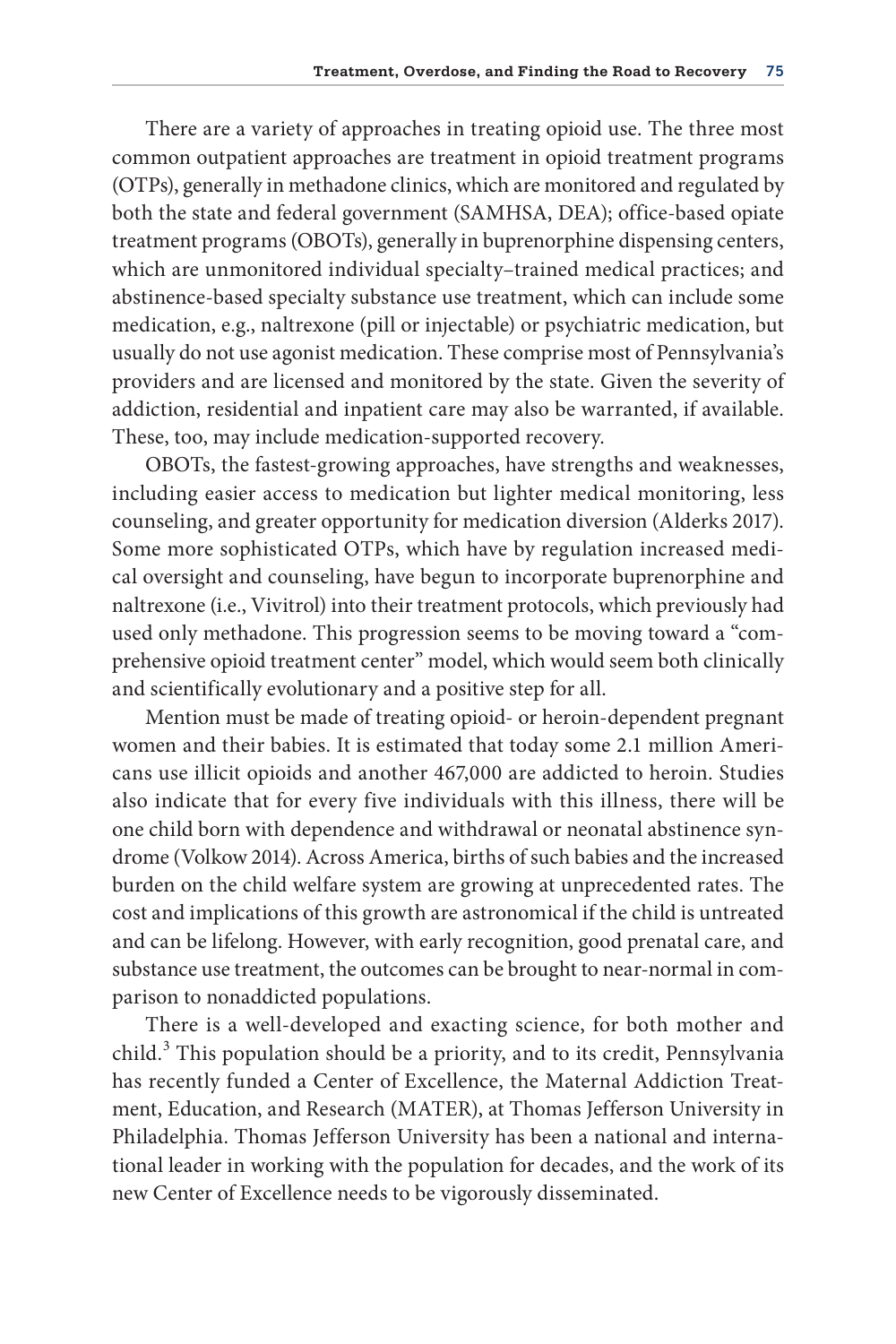Augmenting these "outreach" and "treatment" services are local peer groups and 12- step fellowships, such as Narcotics Anonymous, Alcoholics Anonymous or Al-Anon, and many nonfellowship free supports such as Sage's Army (western Pennsylvania) Family Resource Center (www.familyresourcectr .org), Bridge to Hope (western Pennsylvania), and other organizations generally accessible through local county drug and alcohol programs. All can assist in identifying sources of help and potential avenues to recovery. Some, like Bridge to Hope, offer parent and family support groups to help cope with loss and ongoing grief as well as to enable family members to identify problems and empower them to action. Community reinforcement and family training (CRAFT) is but one proven educational and training program that prepares family members for earlier, scientifically grounded intervention (Foote et al. 2014). These peers, fellowships and supports, and family groups complement formal treatment and are a modern "must," as part of any ultimate safety net for communities. They have an impact that cannot be overestimated as being vital to any ultimate solution.

All treatment approaches are not equal, nor are they interchangeable. The severity of the illness *must* be accurately assessed and properly matched to the appropriate level of care so that medical safety and stabilization can be achieved first, creating an opportunity for longer-term treatment and recovery. Too often individuals are turned away from treatment, especially in hospital emergency room settings or by waiting lists in outpatient programs. Such actions very often negate the desire for treatment and increase the probability of overdose. A personal review of overdose death records (unpublished) by this author has shown that over 63% of the nearly 100 who died from opioid/heroin overdose had sought prior treatment or had prior criminal justice involvement before their demise. Why did that treatment or encounter not stick? Was the treatment appropriate to the presenting need of the person? Would a peer support or medication have made a difference?

When treatment is accessed, the person should be carefully screened for the severity of the presenting illness. The American Society on Addictive Medicine Patient Placement Criteria (Mee- Lee et al. 2013) and the Pennsylvania Placement Criteria (Commonwealth of Pennsylvania 2014) are two excellent examples of the guidance now required in Pennsylvania and some other states to properly place a person in a *matched level of care*. Further assessment of the severity of the illness can be enhanced through the use of any of several more focused addiction severity measurement scales, e.g., Addiction Severity Index (ASI) (McLellan et al. 1980); $^4$  or with withdrawal management instruments such as The Clinical Opiate Withdrawal Scale (COWS) (Wesson and Ling, 2003), or the Severity of Opiate Dependence Scale (Sutherland et al.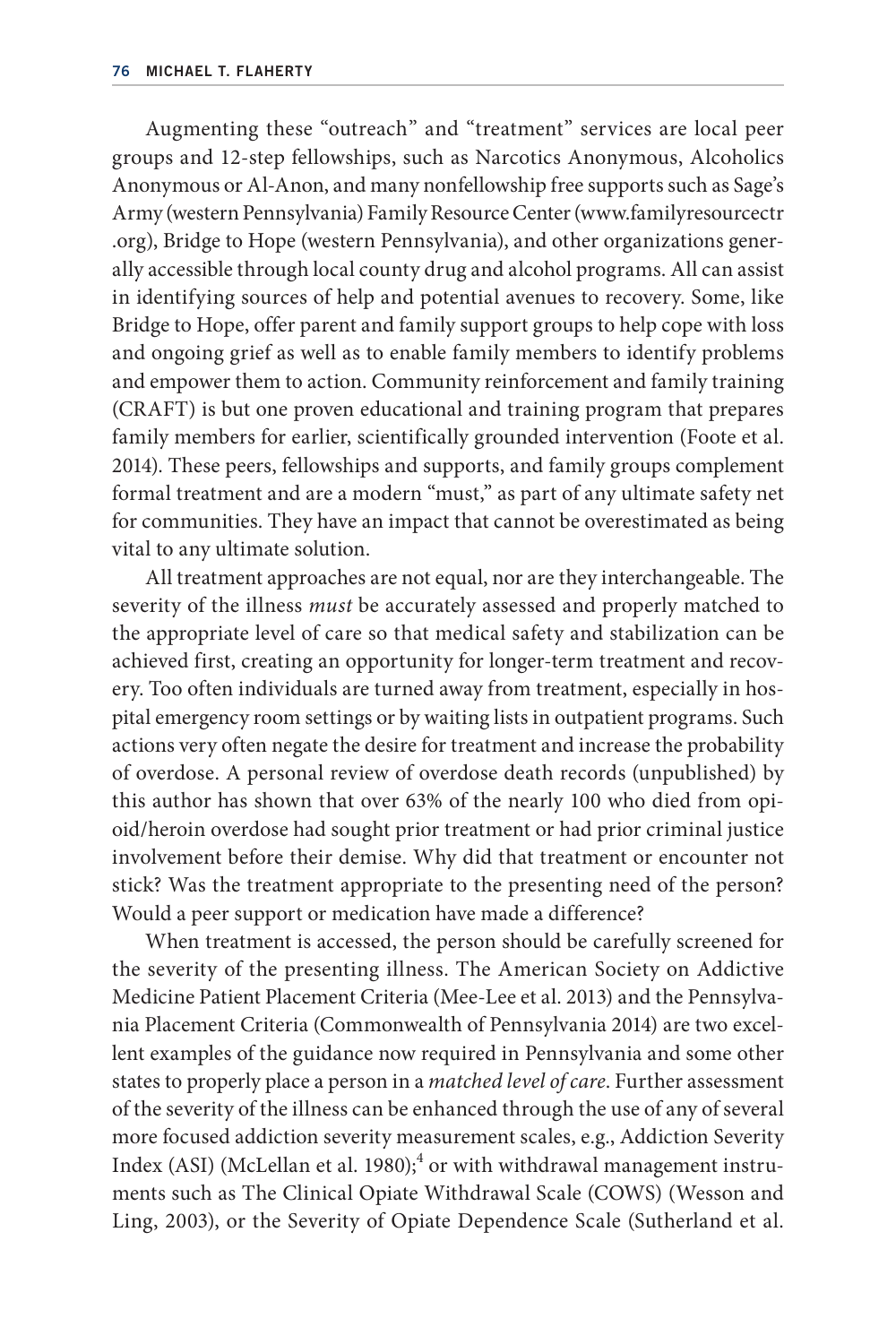1986). Residential or hospital care may first be warranted by the results of this critical initial assessment.

If outpatient treatment is recommended, methadone (OTP) or buprenorphine (OBOT) or naltrexone injection (nonagonist Vivitrol) treatment should be considered as being more successful in preventing overdose and providing more time to stabilize the patient for early recovery. Standard outpatient treatment may not use agonist medication. However, in today's populations of stronger opioids and heroin, both the World Health Organization<sup>5</sup> and SAMHSA (2016) recommend that *all* individuals with an opioid dependence diagnosis be considered for medication- supported treatment. Standard outpatient treatment may use naltrexone or the monthly injectable Vivitrol or other nonagonist medications to fortify abstinence. Vivitrol, an opioid blocking agent, is also used in OTPs and OBOTs when it has been determined medically safe to do so. It is also successfully used with those newly returning to the community from jail or rehab.

Sadly, only 20% of the people addicted to opioids today receive treatment (U.S. HHS, Office of the Surgeon General 2016). This problem is made even more acute by the insufficient preparation of large numbers of practicing U.S. physicians in the treatment of addictions. Only 2.2% of all physicians are approved to use the most common treatment medication, buprenorphine, and 90% of those 2.2% are practicing in urban areas, leaving most rural counties without proper care (NIDA 2016d). Many barriers and challenges exist for communities to recruit and retain physicians (or nurse practitioners) trained in addictions or to attract enough opioid- treatment practitioners (DeFlavio et al. 2015; Huhn and Dunn 2017; Stein et al. 2015). Increasing properly managed access to medication support may be the greatest single treatment step that can be taken today to slow overdose deaths and give treatment and recovery a chance.

Once matched to one of seven possible levels of care (Mee-Lee et al. 2013) for initial treatment, the person should proceed along a continuum or levels of care over time based on assessed progress and medical judgment. Once in treatment, the person usually remains in treatment for a sufficient period to be medically stable and initiate early recovery. As noted above, the National Institute on Drug Abuse suggests a 90- day continuum of care as *minimal* (NIDA 2018b). Medication-assisted treatment often takes years and may continue for a lifetime. Still, in general, for every dollar spent in substance use treatment *minimally* a \$7 savings to society is returned; \$8 for medication- supported treatment due partly to decreases in criminal behavior and re- incarceration (NIDA 2018c). Put simply, treatment more than pays for itself!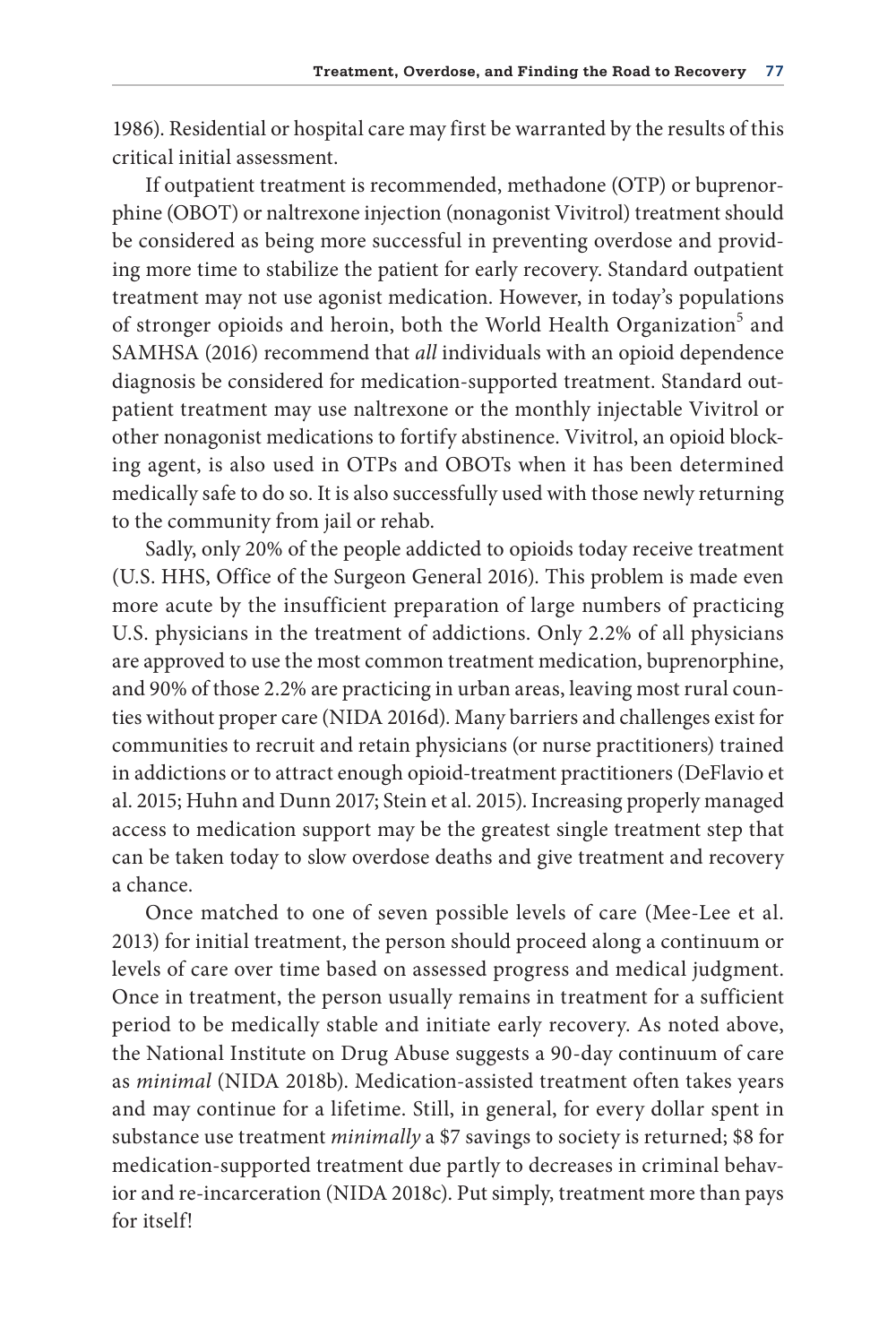# Common Elements in Successful Treatment and Overdose Prevention

Having underscored earlier prevention and access to specialized, patient matched, skilled treatment with general medical care as a basic need, the author's personal experience and a review of the clinical guidance listed in Appendix A has allowed him to identify *common elements* as cross-cutting, impactful, and promising. These common elements for such success are discussed in the next sections.

# **Ready Access to Treatment and a Continuum of Care**

For a treatment system to be effective, it must provide *ready access to treatment* and a *continuum of care* over a sufficient *length of time* so that the patient achieves personal safety and medical stability and is positioned to have a realistic opportunity for recovery. Twenty-four/seven crisis centers, urgent care centers, mobile units, and emergency rooms, when properly organized and staffed, have proven to be effective as points of first access for medical care and the initiation of medication and treatment (D'Onofrio, O'Connor, and Pantalon 2015).

# **Medication- Assisted Treatment (MAT)**

Timely access to *medication-assisted treatment* is also critical to the creation of an effective treatment system. These medications are used to help a patient function without illicit opioids or alcohol while balance is gradually restored to the brain circuits that have been altered by prolonged substance use. It should be noted that patients who receive MAT for fewer than 90 days have not shown improved outcomes; similarly, detox alone is almost universally not successful (U.S. HHS, Office of the Surgeon General 2016, 4–21). Some studies suggest that individuals who receive MAT for fewer than three years are more likely to relapse than those who are in treatment for three or more years (American Medical Association 1998; Joseph, Stancliff, and Langrod 2000; Kakko et al. 2003). Three medications are most commonly used to treat opioid use disorders: methadone, buprenorphine, and naltrexone.

More recently the SAMHSA (2016) and American Medical Association (2018) published guidance that, recognizing the increased addictive power of today's medications and illicit drugs, suggests:

Opioid withdrawal alone is not recommended for treatment of opioid use disorders in most patients because of increased risks of overdose death and infectious disease, particularly HIV through intravenous drug use, following detoxification (moderate quality evidence, strong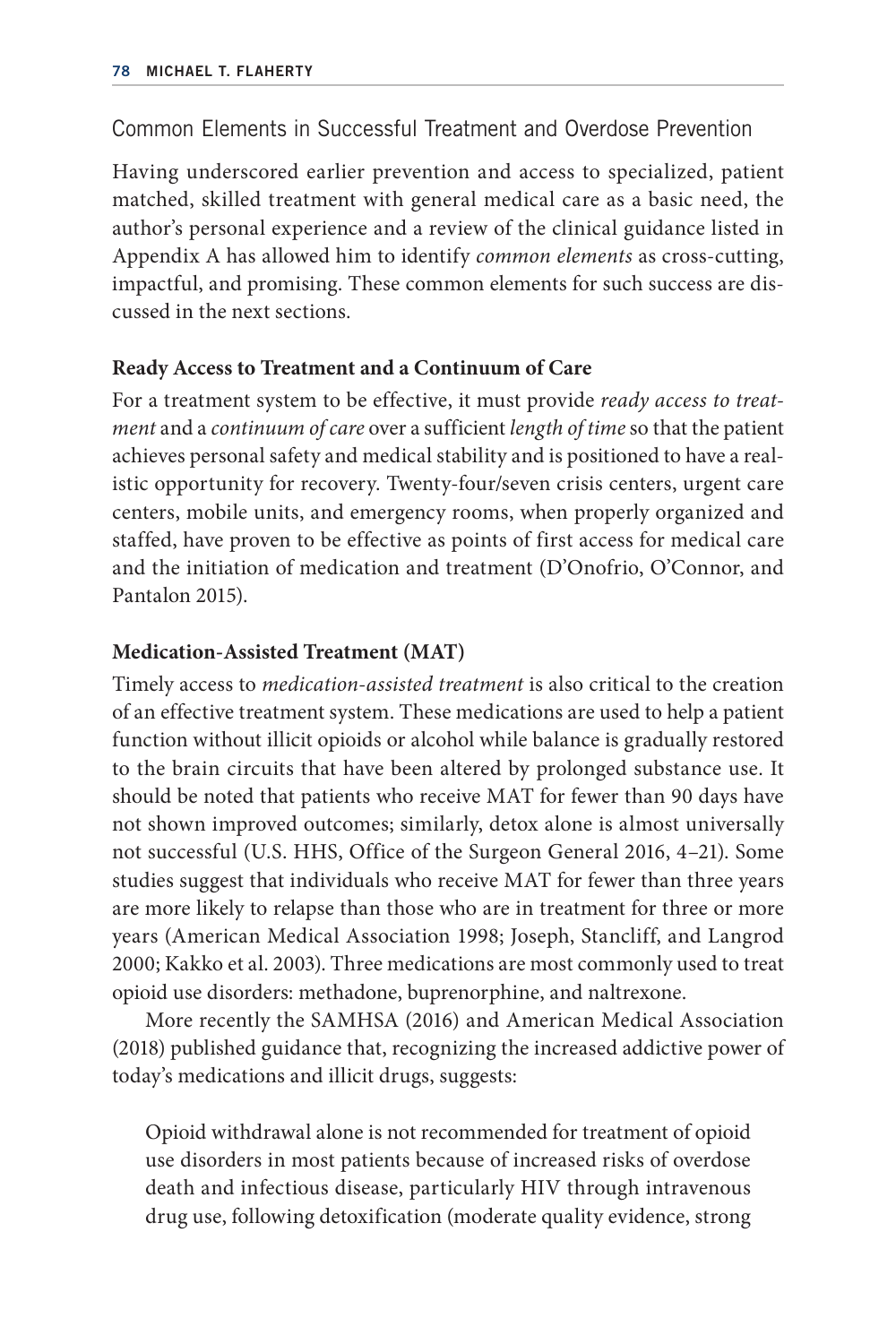recommendation). In the absence of contraindications, medically supervised opioid agonist treatment should be offered to patients. Buprenorphine/naloxone is the preferred first-line treatment. Methadone is an alternative in certain patient populations (high- quality evidence, strong recommendation). (SAMHSA 2016, 338)

### **Naloxone/NARCAN**

Community awareness, training, and ready access to *naloxone* (NARCAN) throughout communities are critical to saving lives, thereby preserving opportunities for treatment. Among those needing access are active users, counselors, families, first responders, schools, ERs, hotels, jails, fire stations, and other locations that may be potential points of connection between survivors and providers of treatment via "warm handoff" or person-to-person connectivity. Anyone with a diagnosis of opioid dependence and his or her family members should have NARCAN. Of course, access to NARCAN will not be enough if those who have it do not know how to use if effectively. What also is needed, therefore, is strong community prevention awareness and training, including special training (e.g., CRAFT, how to use NARCAN) for parents and other family members. Such interventions generally are protected by supportive Good Samaritan laws, which provide an important measure of legal protection for those providing help as volunteers.

### **Prescription Drug Monitoring Program**

Active participation and coordination of prescribing via a *prescription drug monitoring program* (PDMP) by all prescribers is another key step. Pennsylvania became the 49th state to adopt such a program through Act 191 of 2014. That program went into effect on January 1, 2017, and already seems to have made a difference in prescribing rates. (For more information on PDMPs in Pennsylvania, see Mirigian et al. in this issue.) Opioid prescribing also can be reduced by following CDC guidelines and alternative pain management techniques.<sup>6</sup>

### Other Effective and Suggested Strategies

### **Expand Capacity**

Open bed capacity must be increased to meet acute needs. A key policy step would be to seek adjustments to federal restrictions (e.g., federal IMD exclusion) to allow expanded Medicaid and Tricare coverage of residential care. Pennsylvania should advocate for this, either as a change in law or a waiver to existing law, and should seek reductions in federal restrictions to speed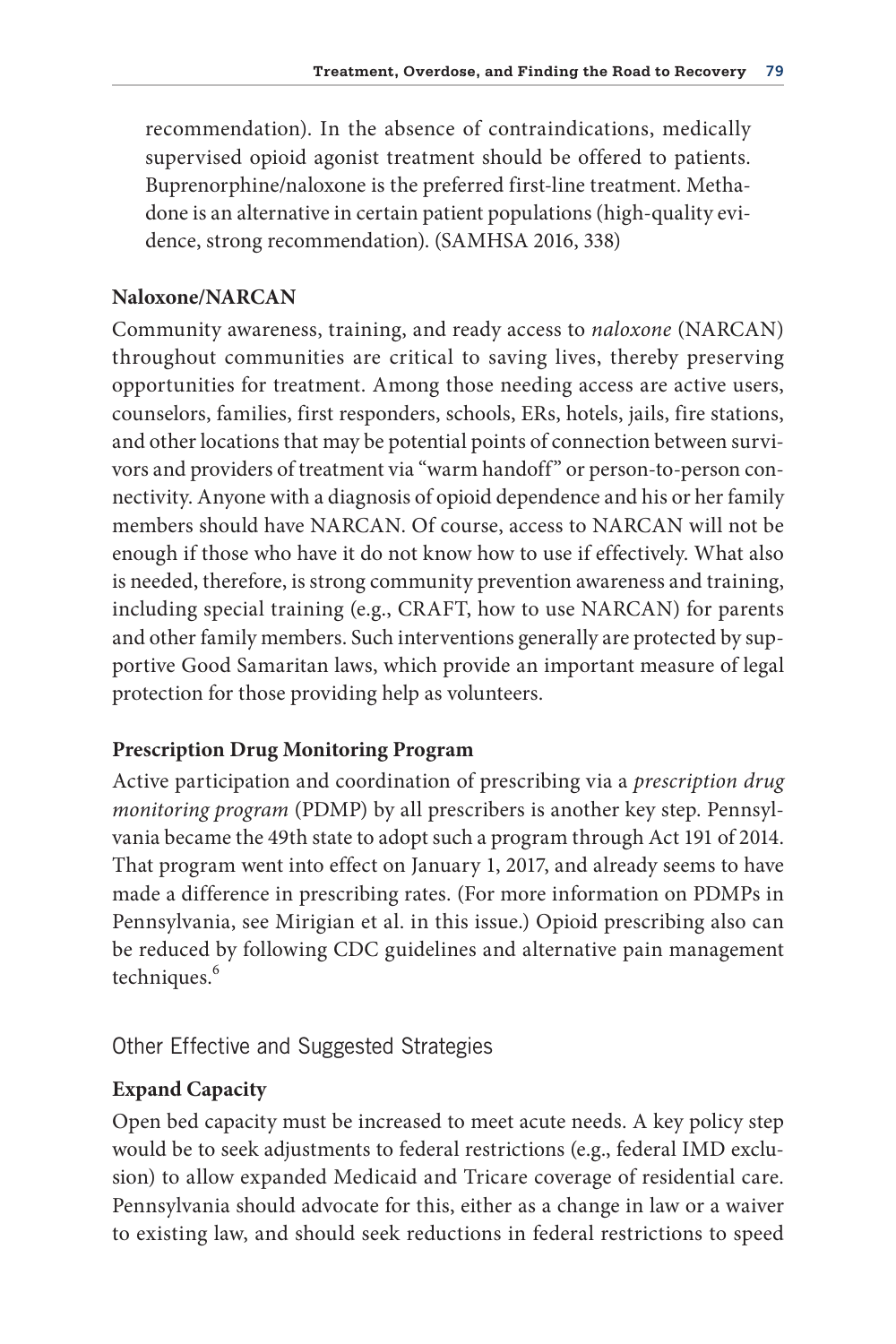accessing methadone treatment. Another important step would be to establish 24/7 available crisis walk-in centers for behavioral health that can determine a diagnosis and provide up to 23 hours of on-site (non-24-hour inpatient) care before "warm handoff" discharge to inpatient admission, rehab, or outpatient continuing care. Medication initiation should also be available at these sites.

# **Focus on High- Risk Populations**

Outreach should be expanded to *high-risk populations,* such as pregnant and addicted women and newborns, Drug Court participants and postincarceration populations, post-detox/rehab populations, youth (18–25), and returning veterans. Drug take-back boxes should be more extensively deployed. A system that provides 24/7 access to care points across the state should be developed, and a priority should be assigned for targeted prevention and enhanced training for parents, clergy, and others in the community.

# **Make More Expansive Use of Specialty Courts**

There should be expanded use of Drug Courts and, where appropriate, Family Court, guided by twenty-first-century best practices, including peer support. Best practices from other parts of the country, such as the LEAD (Seattle) model, should be considered for adoption here, and there should be additional skill resource and skill development for law enforcement.

### **Provide Adequate Time for Treatment**

There needs to be support for retention in treatment sufficient to achieve medical stabilization and early recovery. Withdrawal management or "detox" alone should only be offering medical stabilization as the precursor to treatment. Beyond treatment, programs should offer *recovery* as a return to a positive life for oneself and in the community. Individual, family, and community recovery measures should be established to build and measure clinical outcomes and resiliency, i.e., strengthened individual and community recovery capital. For sustained overdose and substance use reduction, implement a statewide Recovery-Oriented System of Care (SAMHSA 2012; White 2008). Ninety- day minimal care should be encouraged and should be a monitored and managed goal.

### **Collaborate and Implement Community Plans**

Leaders in each community should initiate community meetings that bring together citizens, public health and public safety leaders, and payers to *design and implement a local plan* that includes initiatives such as addressing stigma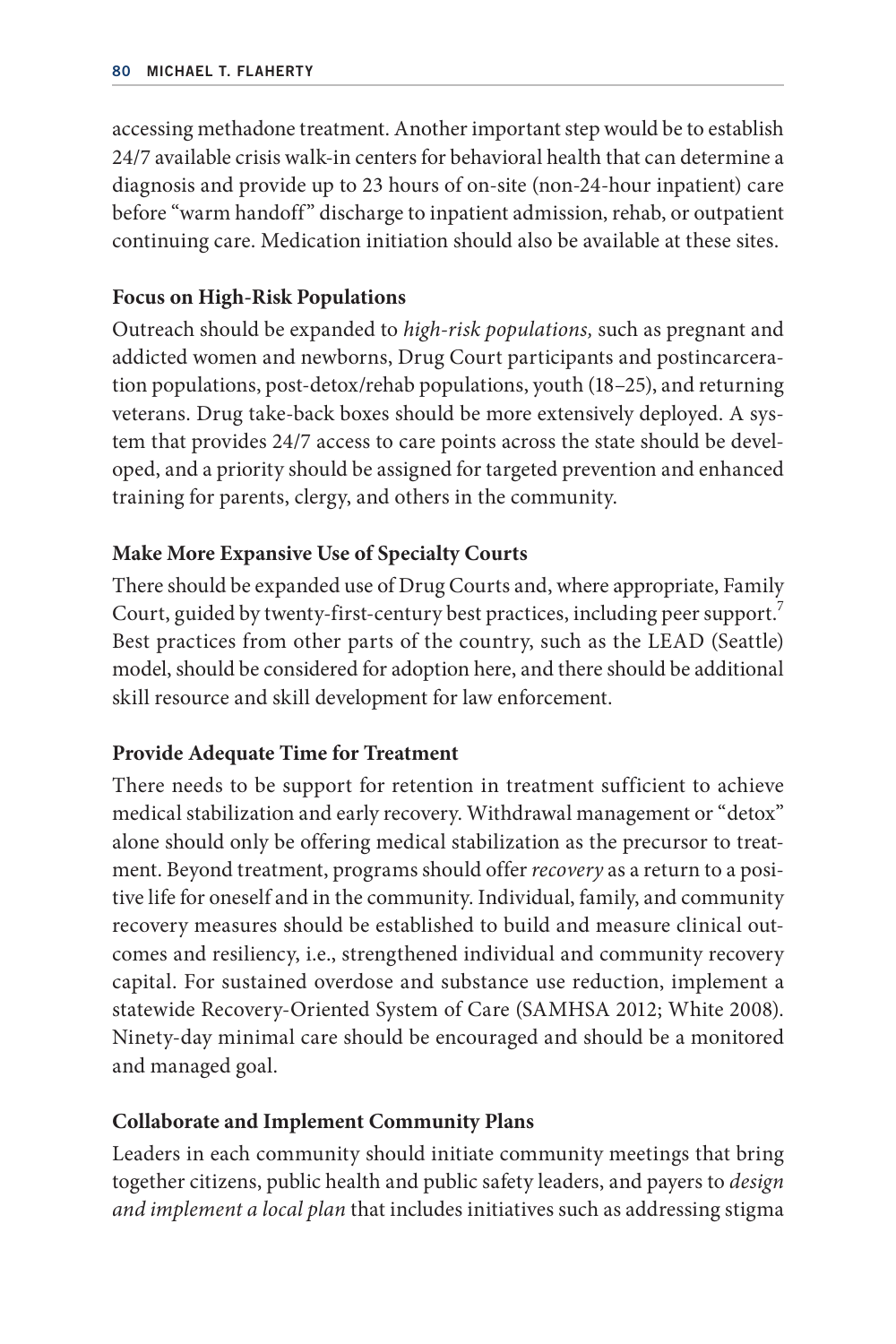and overdose while building individual and community resilience and health, i.e., increasing recovery capital. Recovery capital is measurable as the quantity and quality of internal and external resources that the community can bring to bear on the initiation and maintenance of recovery. Having a local plan empowers each community but does not replace broader efforts to address root causes of the problem, e.g., increased and improved medical training and preparedness, increased law enforcement efforts, and aligned new policy development for communities to know, and upon which to act. *All final solutions are local. Families and communities are the beginning and end of those solutions.*

# **Collect and Learn from Data**

Each overdose should be anonymously reviewed to strengthen local systems, including the study of failed early-intercept points for system improvement. This data can be used to understand trends and to improve local efforts, while larger efforts support broader and longer- term solutions, i.e., building recovery capital. The thoughtful use of this data will also convey to each family that no death is without meaning and that from each loss, system and community strength will grow: hope arises from loss. The identities of victims are not needed, so HIPPA or other confidentiality concerns need not be barriers.

### **Augment Professional Efforts**

The building of peer and family supports in each community can augment the existing professional workforce. Local universities or colleges, along with professional counselor organizations, should build career pathways for those in sustained recovery or those with firsthand experience of the illness (e.g., family members) to become "Peer Supports" that can help individuals, treatment agencies, or families and communities in ways that other professionals cannot. For example, peers can be a warm handoff person, support a person to enter treatment, reach out to families who need help, increase retention in treatment, assist with transportation, etc. Pennsylvania now has a certification path for Peer Supports, $^8$  and increasingly public health payers are beginning to recognize and pay for these services. The development of these workers, whether paid or volunteer, is proving essential to the long- term realization of success in addressing overdose and ultimately preventing addiction. Peers are not a replacement for professional treatment but are an enhancement of it. In America today, there are over 40 million adults living in recovery (White 2012), and one in four families is personally affected by substance use (NIDA 2016c).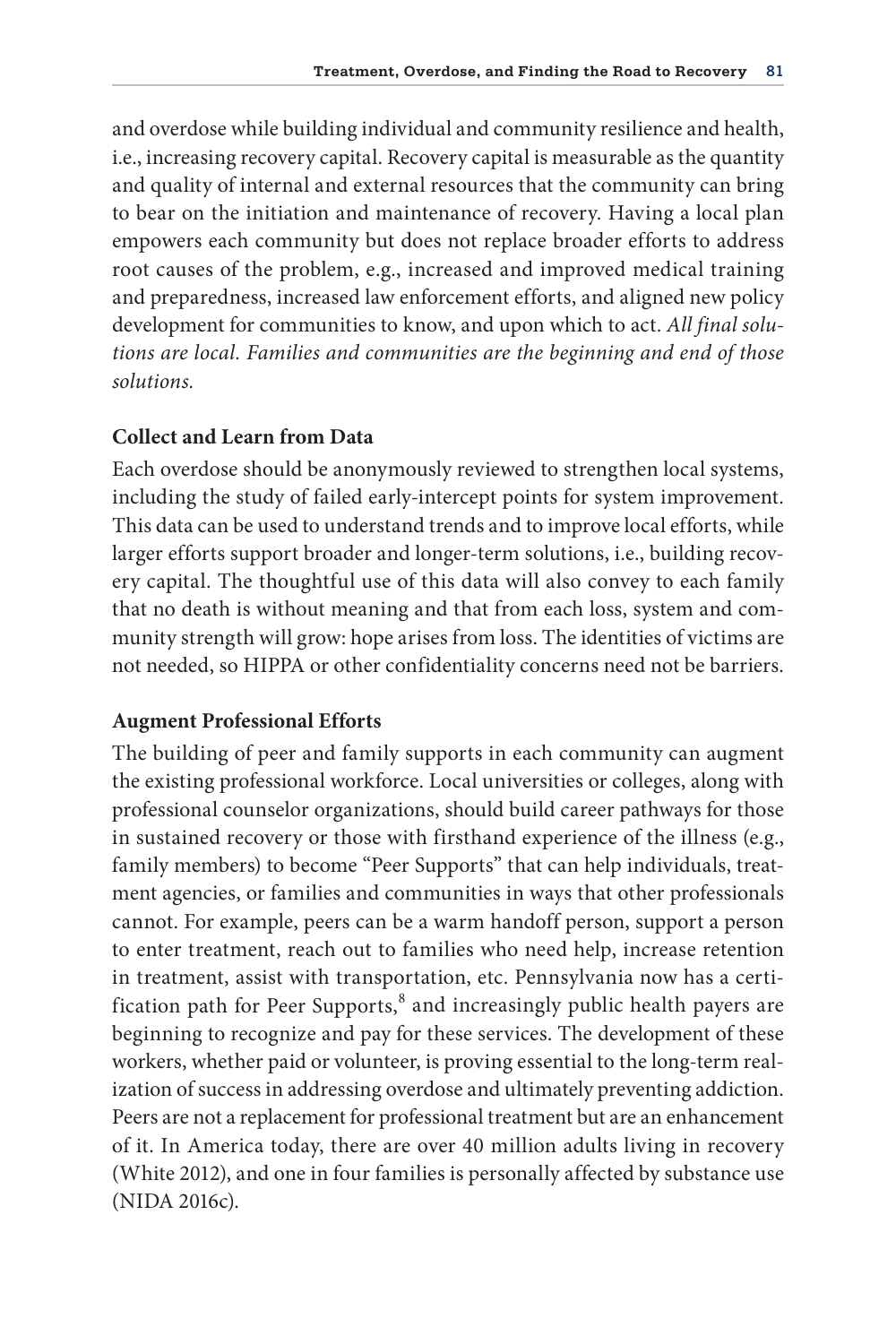### **Strengthen Integrated Care**

The twenty-first-century model for care is integrated care with parity. In recent years, large health systems and medical practices have found that community- based generalist outpatient care (e.g., primary care, community health centers, group practices, etc.) can be more efficient in reaching all populations with quality care (Christensen et al. 2009). What if each such outpatient center had a certified addiction specialist physician or nurse practitioner and behavioral counselor with peer accessibility that then naturally brought this specialized service to the community? These centers would indeed be meeting community needs without having to face so many other issues and barriers, e.g., lack of knowledge, access, losing patients in referrals. In San Francisco, at the Zuckerberg San Francisco General Hospital, all physicians in *all* specialties are trained to assess and treat addiction in the location where the patient is seen—with addiction-certified specialists on 24/7 call.<sup>9</sup>

In Boston, based on a community needs assessment, Massachusetts General Hospital opened specialized addiction services with 24/7 access to all levels of care, including same- day buprenorphine treatment and referral. To assure no one gets lost in the cracks, each patient is assigned a recovery coach.10 Outpatient integration of care is also growing via 23/7 Crisis Stabilization Centers linked to hospitals, and behavioral experts being added to generalist sites such as primary care, health centers, family practice groups, etc.

# **Recovery—The Path to Hope and Solution**

Informed national and local leaders have all concluded that we can neither legislate nor arrest our way out of this epidemic. We cannot even treat our way out of it without long-term specifically designed universal, selected, and indicated prevention strategies built upon a unified vision and driven by a coordinated and determined implementation effort that recognizes existing barriers and overcomes them. This means doing nearly everything noted in this document at the local level—with leadership from science and policymakers alongside strong citizen involvement. The solution, like the problem, is complex and requires complex adaptive reasoning with culturally sensitive community approaches and systems, such as those used in addressing diabetes, HIV, Zika, and other complex, societal illnesses (Institute of Medicine 2001). Today's established institution- based medical model can't go far enough to meet the present challenges. We must first establish the will and a vision that can lead to recovery and hope—recovery for each person, each family, each community, each county, each state, leading to recovery for our nation. A vision that can do this is required. We cannot afford to cast off a single person without simultaneously losing our way.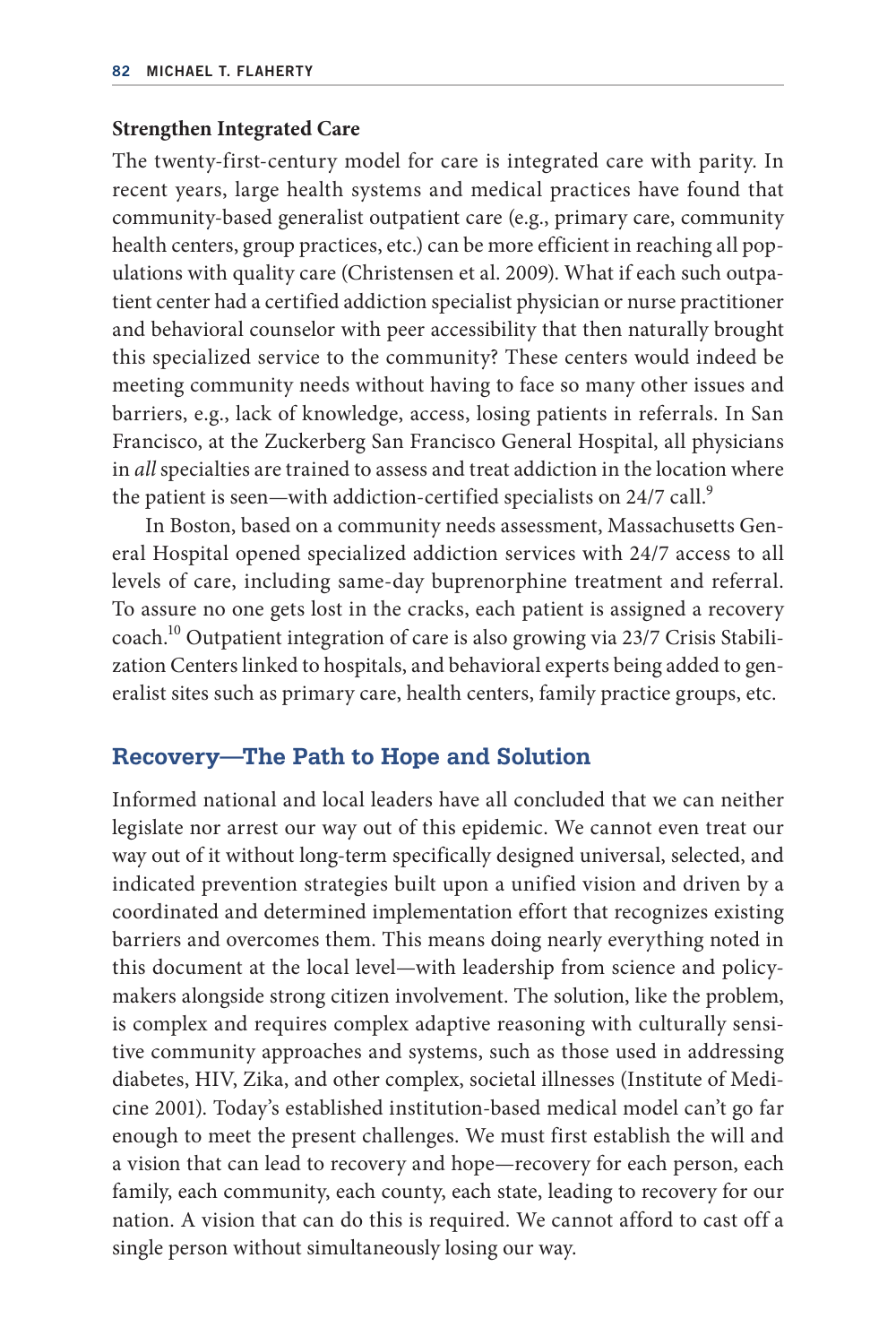Who we are as a society is the true challenge of addiction and this epidemic. It has been a long time coming (see Burke and Buchanich in this issue). The challenge of addiction and all its societal manifestations needs to be continually addressed for its many root causes. Adapting a solution using complex, adaptive approaches developed by local groups across America *and around the world* means inserting their voices with best practice and the emerging science and solutions for recovery. This twenty-first-century "medical model" (Barber 2012; Flaherty 2012) promises to each person and family who seeks help an *opportunity* for recovery, i.e., an improved quality of life, and not just partial care or the maintenance of misery. Communities across America are insisting on the values of wellness and recovery as their standard of care with their limited public dollars and stronger collective approaches to the problem. Recovery, as defined above, is offered to everyone, family and the community at large, by bringing shared goals and measures into a partnership with applied best science and practice.

Recovery can occur with medication or without medication. Recovery has many pathways with specific phases and can be measured in each person and family as increased resilience, strength, and wellness (individual recovery capital); or in each community (community recovery capital) as assets to prevent, treat, and end addiction growth (Flaherty, Kurtz, and White 2014; White and Kurtz 2008, 26). Known as "recovery-oriented systems of care" (ROSC) for mental health and substance use, ROSC is nothing short of transformative as it moves health systems away from institution-ba sed, crisis- oriented, acute, deficit-focused, and professionally directed and controlled models of care to a vision of care that is directed by each community and those people in recovery in the community (Christensen, Grossman, and Hwang 2009; Institute of Medicine 2001; SAMHSA 2012). A recovery- oriented system of care, when applied, is a grassroots- originated, complex, adaptive systems approach. It is a network of indigenous and professional services and relationships that builds the health of each community from within with prevention, early intervention, and treatment linked to short-term, long-term, and sustained recovery of individuals, families, and the community. Further, ROSC builds the local values and policies into a culture and environment that will remain continuously supportive of these recovery practices in general medical (e.g., integrated and primary care) and specialty care (e.g., acute substance use treatment).

A ROSC system joins the community with providers and leaders to adopt and implement principles and objectives used in implementation, e.g., in a county (Hancock, Ohio), a city (Philadelphia), or in states such as Connecticut, Texas, North Carolina, Ohio, etc. (Kelly and White 2011). ROSC measures are now embedded in the federal funding to each state for implementation within that state's block grant. A ROSC system is not a federal, state, or local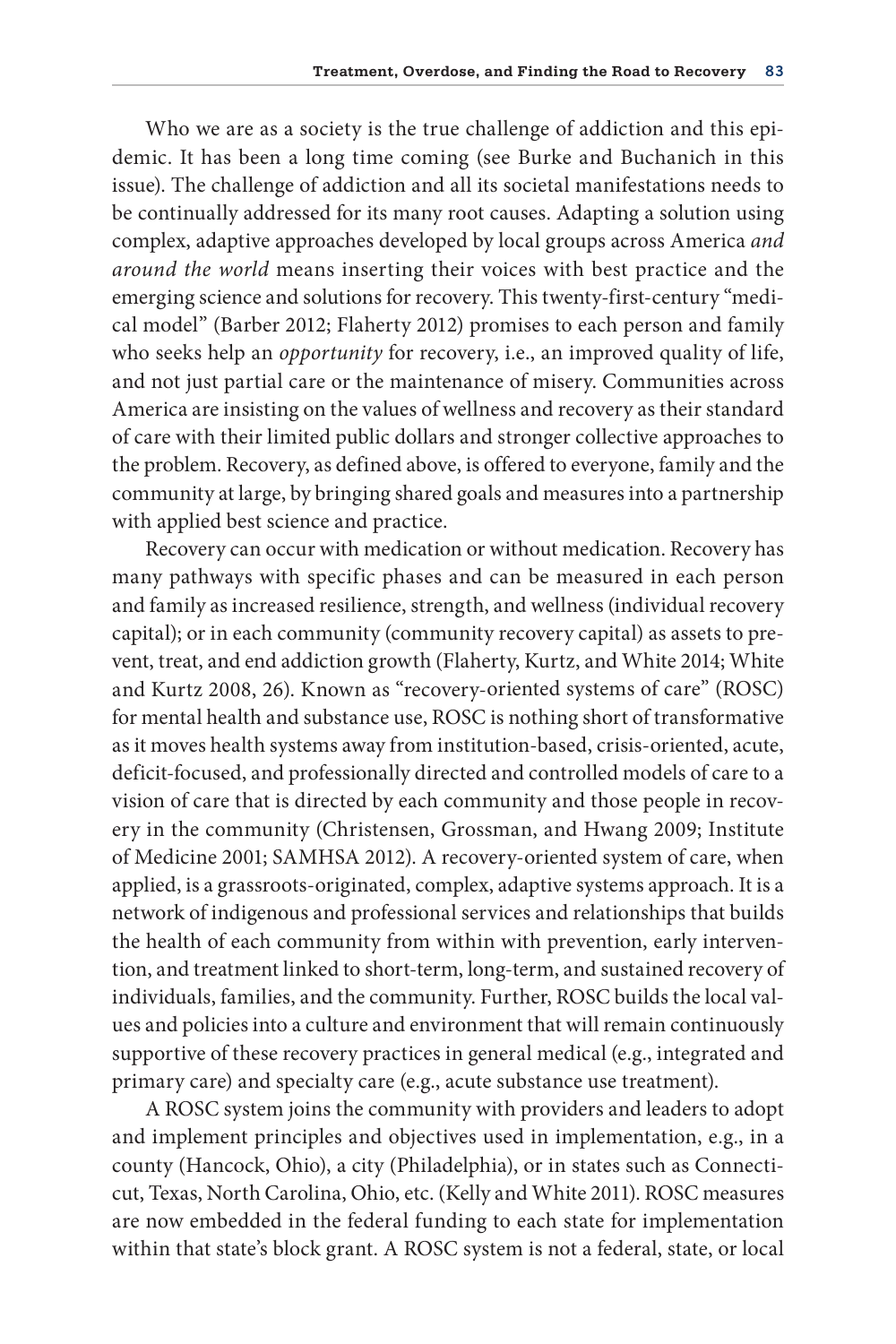agency, but a community network of indigenous and professional services and relationships that can achieve and support the long-term recovery of individuals and families within the larger cultural and policy environment of each community in which overdose is to be ended through specifically designed prevention, early-intervention, treatment, and long-term recovery (SAMHSA 2010). By combining the strategies of overdose prevention (including harm reduction) with best science and practice within a ROSC, short- a nd long-term solutions to this epidemic become accessible and hope returns as a reality.

Resources and a full bibliography of this modern science, including evaluations of it, are available at www.samhsa.gov (search: recovery); williamwhitepapers.com; the Recovery Institute at Harvard University (info@recoveryanswers.org); the SAMHSA- funded Addiction Technology Transfer Centers (www.attcnetwork.org); or the Institute for Research, Education and Training in the Addictions (IRETA) in Pittsburgh, PA (www.ireta .org). ROSC, in part or in whole, is now emerging across the globe and in over 30 states. ROSC, with the system changes noted in this document, brings state, county, and community leadership, guidance, and implementation for long- term resolution of the epidemic, stigma, and illness. It is hope made real through an empowered community. Our policymakers need to understand that, while there are no quick solutions to the problem of addiction and overdose, a community- based solution joined with science, best practice, and local systems of care offers to Pennsylvania—and the country—the best option for a long- term solution to today's opioid challenge. It addresses the barriers and challenges while offering a sustainable twenty-first-century model of care for each person that can end an epidemic through the recovery from its causes.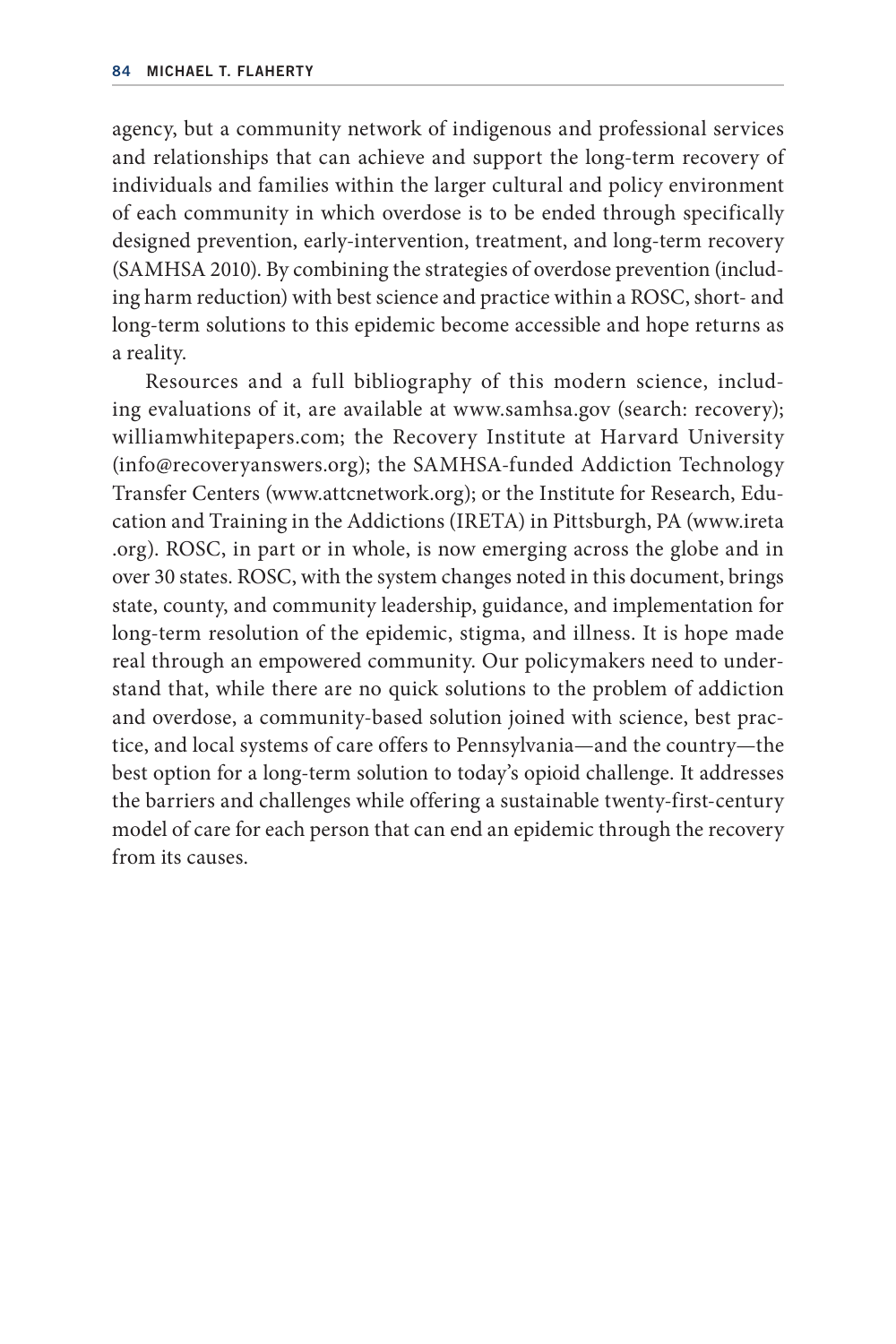| The Continuum of Care to Address Addiction (Surgeon General 2016)                                                                                                                                                                                           |                                                                                                                                                              |                                                                                                                                    |                                                                                                                                                                                                                                                                                                                                                                                                                                                                  |                                                                                                                                                                                                                                                       |
|-------------------------------------------------------------------------------------------------------------------------------------------------------------------------------------------------------------------------------------------------------------|--------------------------------------------------------------------------------------------------------------------------------------------------------------|------------------------------------------------------------------------------------------------------------------------------------|------------------------------------------------------------------------------------------------------------------------------------------------------------------------------------------------------------------------------------------------------------------------------------------------------------------------------------------------------------------------------------------------------------------------------------------------------------------|-------------------------------------------------------------------------------------------------------------------------------------------------------------------------------------------------------------------------------------------------------|
| <b>Enhancing</b><br>Health                                                                                                                                                                                                                                  | Primary<br><b>Prevention</b>                                                                                                                                 | Early<br><b>Intervention</b>                                                                                                       | <b>Treatment</b>                                                                                                                                                                                                                                                                                                                                                                                                                                                 | <b>Recovery Support</b>                                                                                                                                                                                                                               |
| Promoting<br>optimum physical<br>and mental<br>health and well-<br>being, free from<br>substance misuse,<br>through health<br>communication<br>and access to<br>health care<br>services, income<br>and economic<br>security, and<br>workplace<br>certainty. | Addressing<br>individual and<br>environmental<br>risk factors<br>for substance<br>use through<br>evidence-based<br>programs,<br>policies, and<br>strategies. | Screening<br>and detecting<br>substance use<br>problems at an<br>early stage and<br>providing brief<br>intervention, as<br>needed. | Intervening through<br>medication.<br>counseling, and other<br>supportive services to<br>eliminate symptoms<br>and achieve and<br>maintain sobriety,<br>physical, spiritual,<br>and mental health,<br>and maximum<br>functional ability.<br>Levels of care<br>include: Outpatient<br>Services; Intensive<br>Outpatient/Partial<br>Hospitalization<br>Services; Residential/<br>Inpatient Services;<br>and Medically-<br>Managed Intensive<br>Inpatient Services. | Removing barriers<br>and providing<br>supports to aid the<br>long-term recovery<br>process. Includes<br>a range of social,<br>educational, legal,<br>and other services<br>that facilitate<br>recovery, wellness,<br>and improved<br>quality of life. |

#### **APPENDIX A**

#### **APPENDIX B: SUMMARY OF NATIONAL, PENNSYLVANIA, AND OTHER OVERDOSE PREVENTION PLANS AND ACTIONS**

This summary is not meant to be exhaustive of all efforts but does reflect links to recent key federal, Pennsylvania, and others states' resources and efforts to address overdose.

# National Resources to Address Overdose

Key national guiding documents and resources can be found in the U.S. Department of Health and Human Services (www.hhs.gov), the National Center For Disease Control (www.cdc.gov), the Substance Abuse and Mental Health Services Administration (www.samhsa.gov), the National Institute for Drug Abuse (www.drugabuse.gov), the Health Resources and Services Administration (www.hrsa.gov), the White House Office of National Drug Control and Policy (www.ondcp.gov), the American Society for Addiction Medicine (www.asam.org), the American Psychiatric Association (www.psychiatry .org), and within health care-focused foundations such as the Pew Charitable Trusts (www.pewtrusts.org), or insurance plans and managed care companies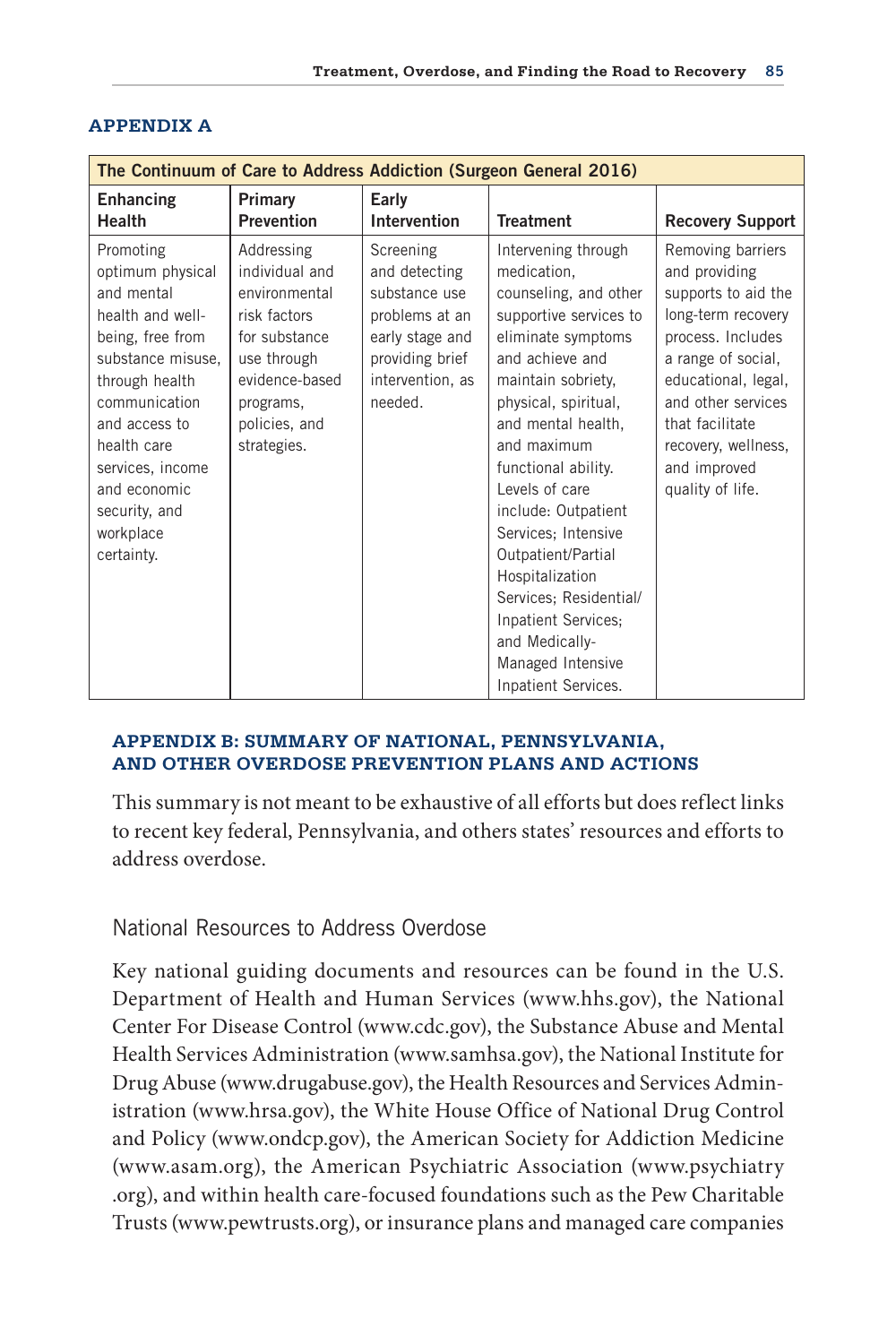such as Community Care Behavioral Health in Pennsylvania (www.ccbh.org) or nationally, Optum Health (www.optum.com). Once at the site, search "opioids" or "overdose."

Many of these entities have their recommendations combined in the November 2016 Surgeon General's Report: *Facing Addiction in America* (see: addiction.surgeongeneral.gov/). In July 2017, the newly commissioned White House Task Force submitted its "interim plan" calling for a declaration of a National State of Emergency, to increase beds and promote barrier regulation removal, among other things. This full "interim" report is available at: www.whitehouse.gov/sites/whitehouse.gov/files/ondcp/commissioninterim -report.pdf.

Pennsylvania Resources to Address Overdose

Pennsylvania itself has produced several notable plans replete with recommendations. Pennsylvania and the University of Pittsburgh School of Pharmacy have long collaborated to offer a Technical Assistance Center that provides a wealth of information on the status of overdose death rates and causes across Pennsylvania through an interactive website at www.peru.pitt .edu/pennsylvania-heroin-overdose-prevention-technical-assistance-center/. This database is updated daily, providing up-to-date information about overdose prevention, data on overdose deaths from Pennsylvania counties, and data on a variety of factors that can support county prevention efforts. In 2016 the University of Pittsburgh's Institute of Politics published a comprehensive plan entitled *A Continuum of Care Approach: Western Pennsylvania's Response to the Opioid Epidemic,* available at iop.pitt.edu/ publications/policy-and-research-reports (see under "Health & Human Services"). This report expanded on the 32 recommendations presented in the (Western Pennsylvania) *U.S. Attorney's Working Group on Drug Overdose and Addiction: Prevention, Intervention, Treatment and Recovery Final Report and Recommendations,* published in September 2014, available at: www.justice.gov/sites/default/files/usao-wdpa/legacy/2014/09/29/ US%20Attorney%27s%20Working%20Group%20on%20Addiction%20 Final%20Report.pdf. The Pennsylvania Department of Drug and Alcohol Programs has a published response at www.ddap.pa.gov/overdose/Pages/ Department%20Focus%20on%20Addressing%20Overdose.aspx, and a 2016–2017 State Plan that includes many OD prevention and treatment initiatives. This plan is available at www.ddap.pa.gov/Reports/State%20Plan%20 and%20Annual%20Reports/2016-2017%20DDAP%20State%20Plan.pdf.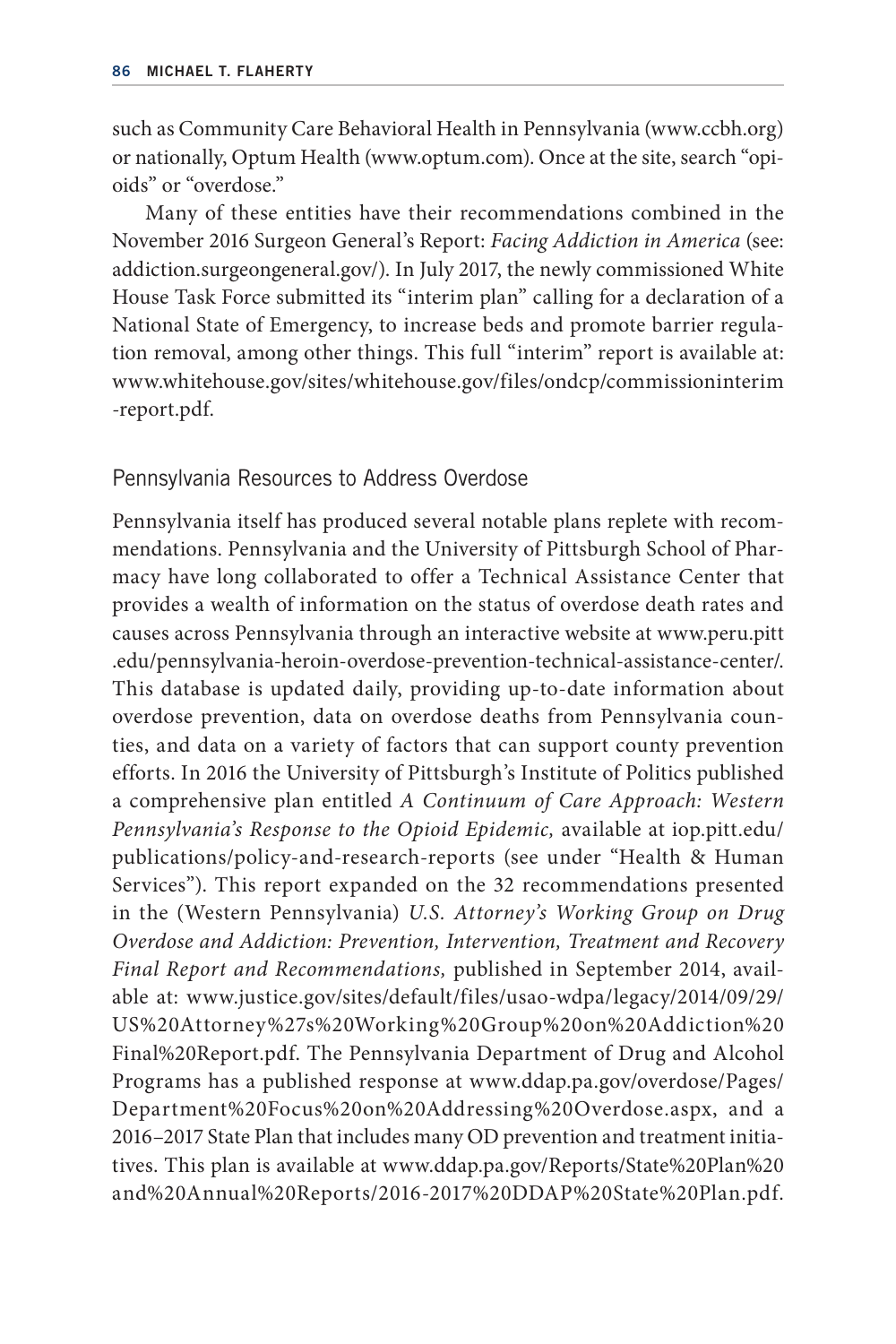The PA Association of County Drug and Alcohol Administrators has a Plan (opioidaction.org/report/), as does the Center for Rural Pennsylvania (www.rural.palegislature.us/publications\_heroin\_and\_opioid\_addiction \_public\_hearings.html).

# Other Plans to Address Overdose

Other states have also published plans, as have successful programs such as Vermont's "Hub/Spoke" model (dvha.vermont.gov/administration/1hub -spoke-health-home-framework-payment-12-10-12.pdf), which is being replicated in part via Centers of Excellence in Pennsylvania with state and federal funds (21st Century Cures Act). See: dhs.pa.gov/citizens/ substanceabuseservices/centersofexcellence/index.html.

#### **NOTES**

1. A chemical substance that binds to and activates certain receptors on cells, causing a biological response. Fentanyl and methadone are examples of opioid receptor agonists. Suboxone is a partial agonist. Agonists are addictive.

2. See the video here: https://youtu.be/x2SP0GusLp0.

3. An overview can be found at: https://ncsacw.samhsa.gov/resources/opioid- use -disorders-and-medication-assisted-treatment/treatment-of-opioid-use-disorders-in -pregnancy.aspx.

4. See www.myaddiction.com/articles/drugs/what-is-the-addiction-severity-index.

5. http://www.who.int/substance\_abuse/activities/treatment\_opioid\_dependence/ en/.

6. See: https://www.cdc.gov/drugoverdose/pdf/Guidelines\_Factsheet- a.pdf .

7. See: www.NDCI.org.

8. See: info@pacertboard.org.

9. For more information, contact D. Coffa, M.D, at DianaCoffa@ucsf.edu.

10. The point of contact for more information is Sarah Wakeman, M.D., FASAM, at swakeman@partners.org.

#### **REFERENCES**

- Alderks, C. E. 2017. *Trends in the Use of Methadone*, Buprenorphine, and Extended-release *Naltrexone at Substance Abuse Treatment Facilities: 2003–2015 (Update)*. Rockville, MD: Substance Abuse and Mental Health Services Administration.
- American Academy of Pain Management (AAPM). 2015. Pain Management Guidelines. Available at http://www.painmed.org/library/clinical- guidelines/. Accessed August 15, 2017.
- American Medical Association (AMA). 1998. "Effective Medical Treatment of Opiate Addiction. National Consensus Development Panel on Effective Medical Treatment of Opiate Addiction." *The Journal of the American Medical Association* 280 (December): 1936–1943.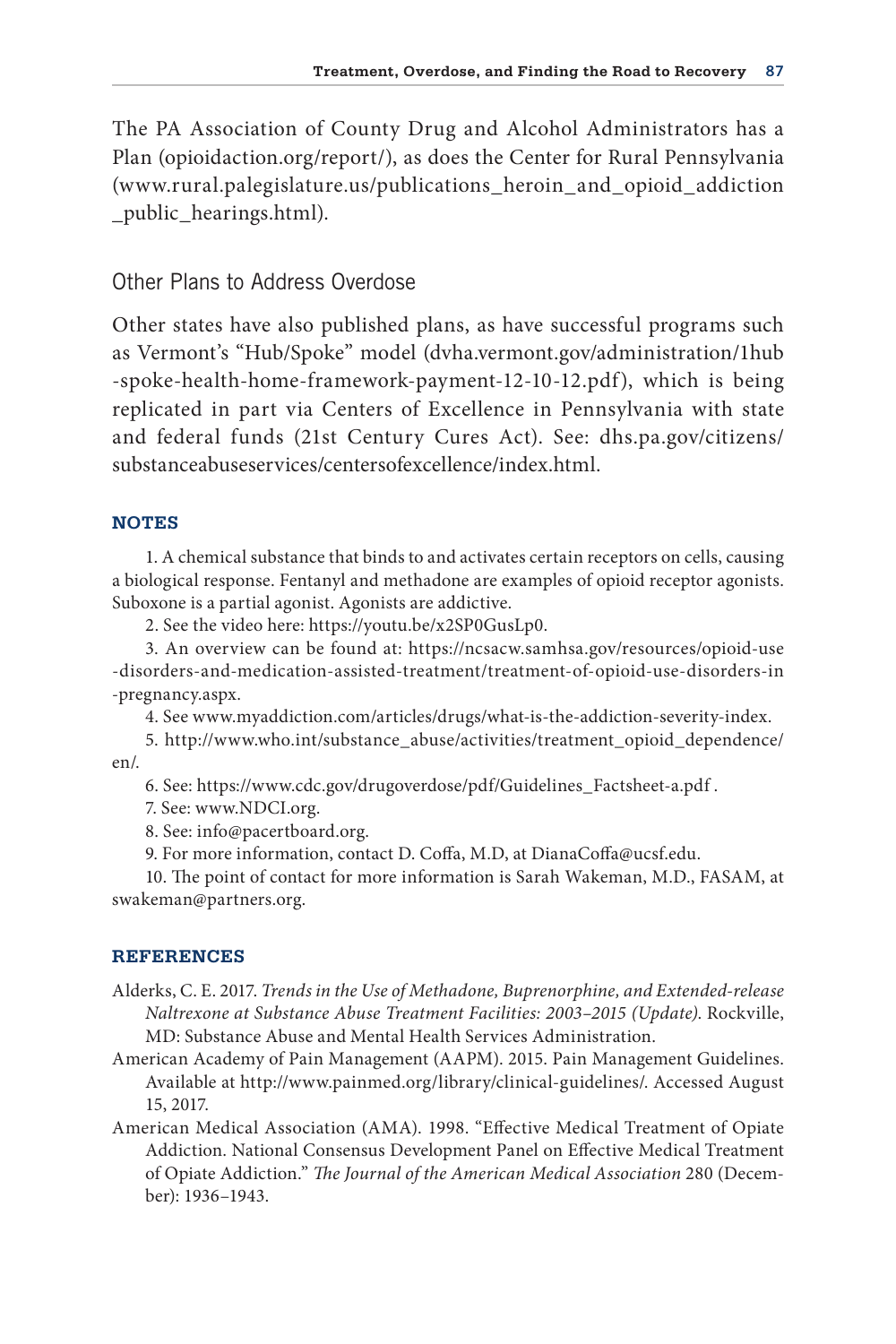- ———. 2018. Reversing the Opioid Epidemic. Available at https://www.end- opioid - epidemic.org/. Accessed April 20, 2018.
- American Society on Addiction Medicine (ASAM). 2017. "Definition of Addiction." Available at https://www.asam.org/quality-practice/definition-of-addiction. Accessed August 15, 2017.
- Banta- Green, C. J., J. O. Merrill, S. R. Doyle, D. M. Boudreau, and D. A. Calsyn. 2009. "Opioid Use Behaviors, Mental Health and Pain–Development of a Typology of Chronic Pain Patients." *Drug & Alcohol Dependency* 104 (September): 34–42.
- Barber, M. 2012. "Recovery as the New Medical Model for Psychiatry." *Psychiatric Services* 63 (March): 277–279.
- Campbell, J. N. 1996. "APS 1995 Presidential Address." *Pain Forum* 5 (Spring): 85–88.
- Centers for Disease Control and Prevention (CDC). 2017a. "Opioid Overdose Prescribing Data." August 30. Available at https://www.cdc.gov/drugoverdose/data/prescribing. html. Accessed April 20, 2018.
- ———. 2017b. "What States Need to Know about PDMPs." October 3. Available at https:// www.cdc.gov/drugoverdose/pdmp/states.html. Accessed December 29, 2017.
- Christensen, C. M., J. H. Grossman, and J. Hwang. 2009. *The Innovator's Prescription: A Disruptive Solution for Health Care.* New York: McGraw Hill.
- Collins, S. E., H. S. Lonczak, and S. L. Clifase. 2015. *LEAD Program Evaluation: Criminal Justice and Legal System Utilization and Associated Costs*. Seattle: University of Washington, Harborview Medical Center, Harm Reduction Research and Treatment Lab.
- Commonwealth of Pennsylvania Department of Drug and Alcohol Programs. 2014. *Pennsylvania's Placement Criteria for Adults,* 3rd ed. Harrisburg: Pennsylvania Department of Drug and Alcohol Programs. Available at http://www.ddap.pa.gov/Manuals/ PA%20Client%20Placement%20Criteria%20(PCPC)%20Edition%203%20Manual .pdf. Accessed August 17, 2017.
- DeFlavio, J. R., S. A. Rolin, B. R. Nordstrom, and L. A. Kazal, Jr. 2015. "Analysis of Barriers to Adoption of Buprenorphine Maintenance Therapy by Family Physicians." *Rural Remote Health* 15 (February): 1–11.
- D'Onofrio, G., P. G. O'Connor, and M. V. Pantalon. 2015. "Emergency Department-Initiated Buprenorphine/Naloxone Treatment for Opioid Dependence: A Randomized Clinical Trial." *The Journal of the American Medical Association* 31 (April): 1636–1644.
- Fishbain, D.A., B. Cole, J. Lewis, H. L. Rosomoff, and R. S. Rosomoff. 2008. "What Percentage of Chronic Nonmalignant Pain Patients Exposed to Chronic Opioid Analgesic Therapy Develop Abuse/Addiction and/or Aberrant Drug-Related Behaviors? A Structured Evidence- Based Review." *Pain Med* 9 (May–June): 444–459.
- Flaherty, M., ed. 2006. *Special Report: A Unified Vision for the Prevention and Management of Substance Abuse Disorders; Building Resiliency, Wellness and Recovery—A Shift from an Acute Care to a Sustained Care Recovery Management Model*. Pittsburgh: Institute for Research, Education and Training in the Addictions.
- ———. 2012. "A Medical Model for Today." *Psychiatric Services* 63 (May): 510.
- Flaherty, M., E. Kurtz, and W. White. 2014. "An Interpretive Phenomenological Analysis of Secular, Spiritual and Religious Pathways of Long- Term Recovery." *Alcoholism Treatment Quarterly* 32 (October): 337–356.
- Foote, J., C. Wilkens, N. Kosanke, and S. Higgs. 2014. *Beyond Addiction. How Science and Kindness Help People Change (CRAFT)*. New York: Simon and Schuster.
- Granfield, R., and W. Cloud. 1999. *Coming Clean: Overcoming Addiction without Treatment*. New York: New York University Press.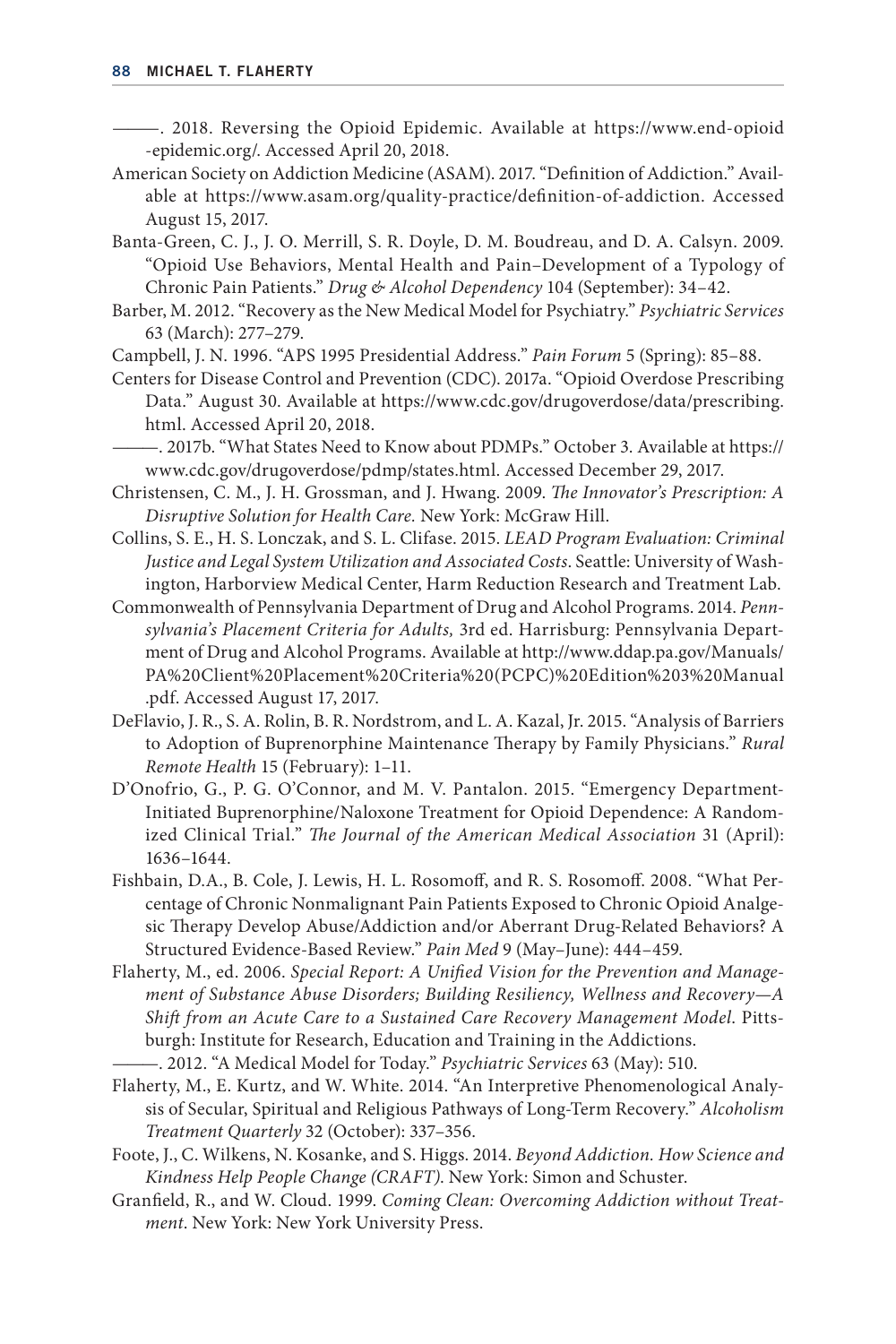- Hickton, D. J., and M. L. Leary. 2015. *National Heroin Task Force Final Report and Recommendations.* Washington, DC: U.S. Department of Justice and White House Office of National Drug Control Policy.
- Hoge, M. A., G. E. Stuart, J. A. Morris, Y. H. Huey, M. T. Flaherty, and M. Paris. 2017. "Behavioral Health Workforce Development in the United States." In *Workforce Development Theory and Practice in the Mental Health Sector*, eds. M. Smith and A. Jury. Hershey, PA: IGI Global, 37–59.
- Hoge, M., G. Stuart, J. Morris, M. T. Flaherty, M. Paris, and E. Goplerud. 2013. "Mental Health and Addiction Workforce Development: Federal Leadership Is Needed to Address the Growing Crisis." *Health Affairs* 32 (November): 2005–12.
- Huhn, A. S., and K. E. Dunn. 2017. "Why Aren't Physicians Prescribing More Buprenorphine?" *Journal of Substance Abuse Treatment* 78 (July): 1–7.
- Hyde, P. S. 2013. *Report to Congress on the Nation's Substance Abuse and Mental Health Workforce Issues*. Washington, DC: U.S. Department of Health and Human Sciences, Substance Abuse and Mental Health Services Administration (SAMHSA). Available at https://store.samhsa.gov/shin/content//PEP13-RTC-BHWORK/PEP13-RTC - BHWORK.pdf. Accessed on August 17, 2017.
- Institute of Medicine. 2001. *Crossing the Quality Chasm. The New Health System for the 21st Century*. Washington, DC: National Academy Press, Appendix B, 309–322.
- Jones, C. M. 2013. "Heroin Use and Heroin Use Risk Behaviors among Nonmedical Users of Prescription Opioid Pain Relievers—United States, 2002–2004 and 2008–2010." *Drug and Alcohol Dependence* 132 (September): 95–100.
- Joseph, H., S. Stancliff, and L. Langrod. 2000. "Methadone Maintenance Treatment (MMT): A Review of Historical and Clinical Issues." *Mount Sinai Journal of Medicine*  67 (October–November): 347–364.
- Kakko, J., K. D. Svanborg, M. J. Kreek, and M. Heilig. 2003. "1- Year Retention and Social Function after Buprenorphine- Assisted Relapse Prevention Treatment for Heroin Dependence in Sweden: A Randomized, Placebo- Controlled Trial." *Lancet* 361 (February): 662–668.
- Kelly, J., and W. White. 2011. *Addiction Recovery Management: Theory, Research and Practice*. New York: Humana Press.
- Kelly, J. F., S. J. Dow, and C. Westerhoff. 2010. "Does Our Choice of Substance- Related Terms Influence Perceptions of Treatment Need? An Empirical Investigation with Two Commonly Used Terms." *Journal of Drug Issues* 40 (October): 805–818.
- Kolodny, A., D. T. Courtwright, C. S. Hwang, P. Kreiner, J. L. Eadie, T. W. Clark, and G. C. Alexander. 2015. "The Prescription Opioid and Heroin Crisis: A Public Health Approach to an Epidemic of Addiction." *Annual Review of Public Health* 36 (March): 559–574.
- Lord, R. 2018. "Doctors Are Prescribing Fewer Opioids Following Measures by State Insurers." *Pittsburgh Post-Gazette*, January 8.
- McLellan, A. T., D. C. Lewis, C. P. O'Brien, and H. D. Kleber. 2000. "Drug Dependence, a Chronic Medical Illness: Implications for Treatment, Insurance, and Outcome Evaluation." *The Journal of the American Medical Association* 284 (October): 1689– 1695.
- McLellan, A. T., L. Luborsky, C. P. O'Brien, and G. E. Woody. 1980. "An Improved Diagnostic Instrument for Substance Abuse Patients: The Addiction Severity Index." *Journal of Nervous and Mental Diseases* 168: 26–33.
- Mee- Lee, D., G. D. Shulman, M. J. Fishman, D. R. Gastfriend, and M. M. Miller, eds. 2013. *The ASAM Criteria: Treatment Criteria for Addictive, Substance- Related, and*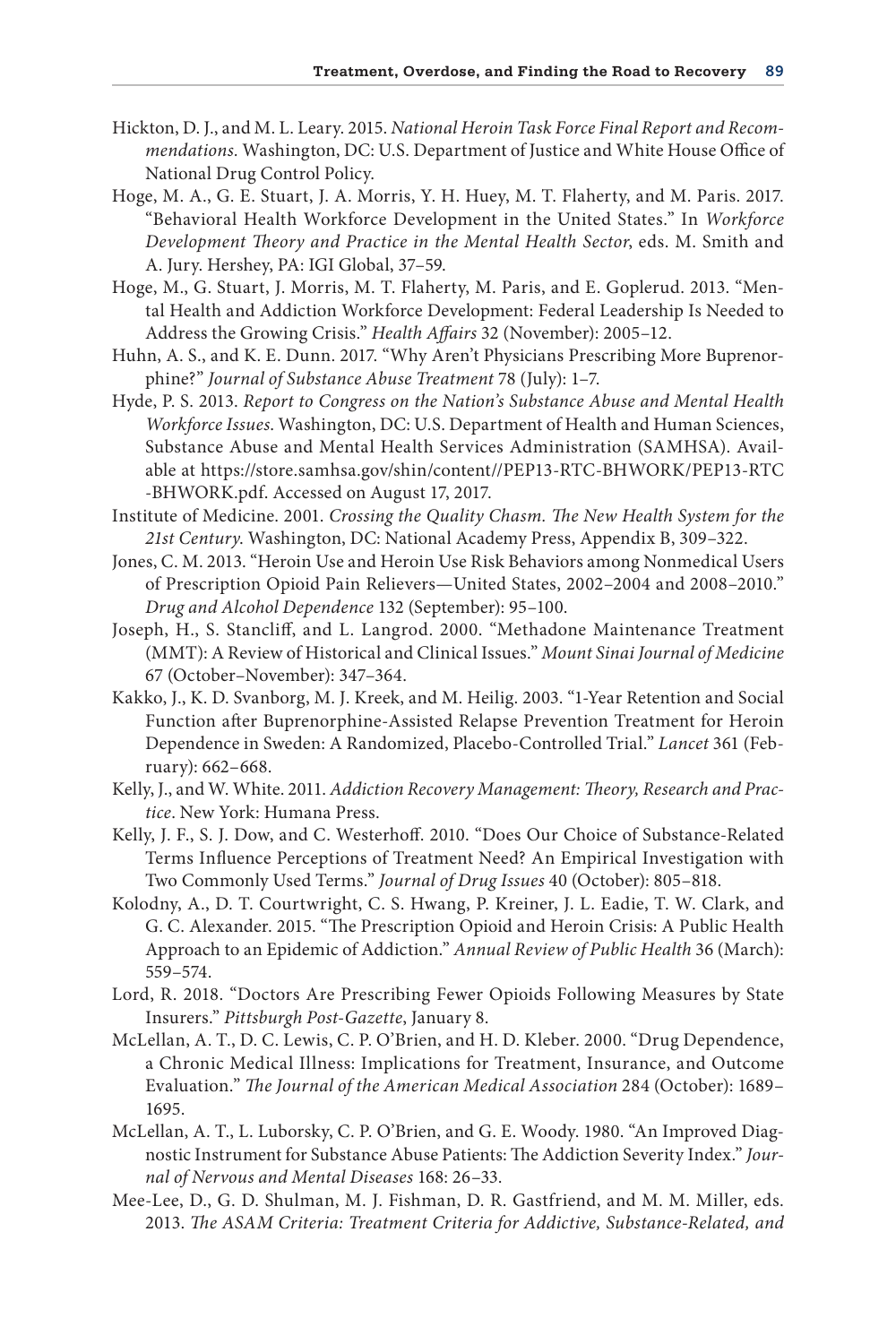*Co-Occurring Conditions,* 3rd ed. Chevy Chase, MD: American Society of Addiction Medicine.

- Mezei, L., and B. Murison. 2011. "Pain Education in North American Medical Schools." *Journal of Pain* 12 (December): 1199–1208.
- Morley- Forster, P. K., J. V. Pergolizzi, R. Taylor, R. A. Axford- Gatley, and E. M. Sellers. 2013. "Mitigating the Risk of Opioid Abuse through a Balanced Undergraduate Pain Medicine Curriculum." *Journal of Pain Research* 6 (December): 791–801.
- Muhuri, P. K., J. C. Groener, and M. C. Davies. 2013. *Associations of Nonmedical Pain Reliever Use and Initiation of Heroin Use in the United States*. Rockville, MD: Substance Abuse and Mental Health Services Administration. Available at http://archive .samhsa.gov/data/2k13/DataReview/DR006/nonmedical-pain-reliever-use-2013.pdf. Accessed August 15, 2017.
- National Institute on Drug Abuse (NIDA). 2016a. "Drug Facts: Genetics and Epigenetics of Drug Addiction." February. Available at https://www.drugabuse.gov/sites/default/ files/genetics\_and\_epigenetics\_drugfacts\_2.pdf. Accessed February 1, 2018.
- ———. 2016b. "Principles of Substance Abuse Prevention for Early Childhood." March. Available at https://www.drugabuse.gov/publications/principles-substance-abuse -prevention-early-childhood. Accessed February 1, 2018.
- ———. 2016c. "Rates of Nonmedical Prescription Opioid Use and Opioid Use Disorder Double in 10 Years." June 22. Available at https://www.niaaa.nih.gov/news-events/ news- releases/rates- nonmedical- prescription-op ioid- use-a nd- opioid-u se- disorder - double- 10. Accessed February 1, 2018.
- ———. 2016d. "Buprenorphine Prescribers Treat below Current Patient Limits." September 20. Available at https://www.drugabuse.gov/news-e vents/news- releases/2016/09/ buprenorphine-prescribers-treat-below-current-patient-limits. Accessed February 1, 2018.

———. 2016e. "Media Guide." October. Available at https://www.drugabuse.gov/publications/ media-guide/science-drug-abuse-addiction-basics. Accessed February 1, 2018.

———. 2018a. "Drug Facts." January. Available at https://www.drugabuse.gov/publications/ drugfacts/heroin. Accessed February 1, 2018.

———. 2018b. *Principles of Drug Abuse Treatment: A Research Based Guide*, 3rd ed. Available at https://www.drugabuse.gov/publications/principles-drug-addiction -treatment-research-based-guide-third-edition/acknowledgments. Accessed February 1, 2018.

———. 2018c. "Magnitude—Drug Abuse Is Costly." Available at https://archives.drugabuse .gov/publications/drug- abuse-a ddiction- one- americas- most- challenging- public -health-problems/magnitude. Accessed February 1, 2018.

- Office of National Drug Control Policy (ONDCP). 2013. *National Drug Control Strategy*. Washington, DC: White House. Available at http://www.whitehouse.gov/ondcp/2013 national- drug- strategy. Accessed June 19, 2017.
- *Pittsburgh Post-Gazette* Editorial Board. 2017. "Dying Young: The Opioid Crisis is Affecting U.S. Life Expectancy." *Pittsburgh Post-Gazette*, December 27.
- Porter, J., and H. Jick. 1980. "Addiction Rare in Patients Treated with Narcotics." *New England Journal of Medicine* 302 (January): 123.
- Quinones, S. 2015. *Dreamland*: *The True Tale of America's Opiate Epidemic*. New York: Bloomsbury Press.
- Robert Wood Johnson Foundation. 2001. *Substance Abuse: The Nation's Number One Health Problem.* Princeton, NJ: Brandeis University Schneider Institute for Health Policy.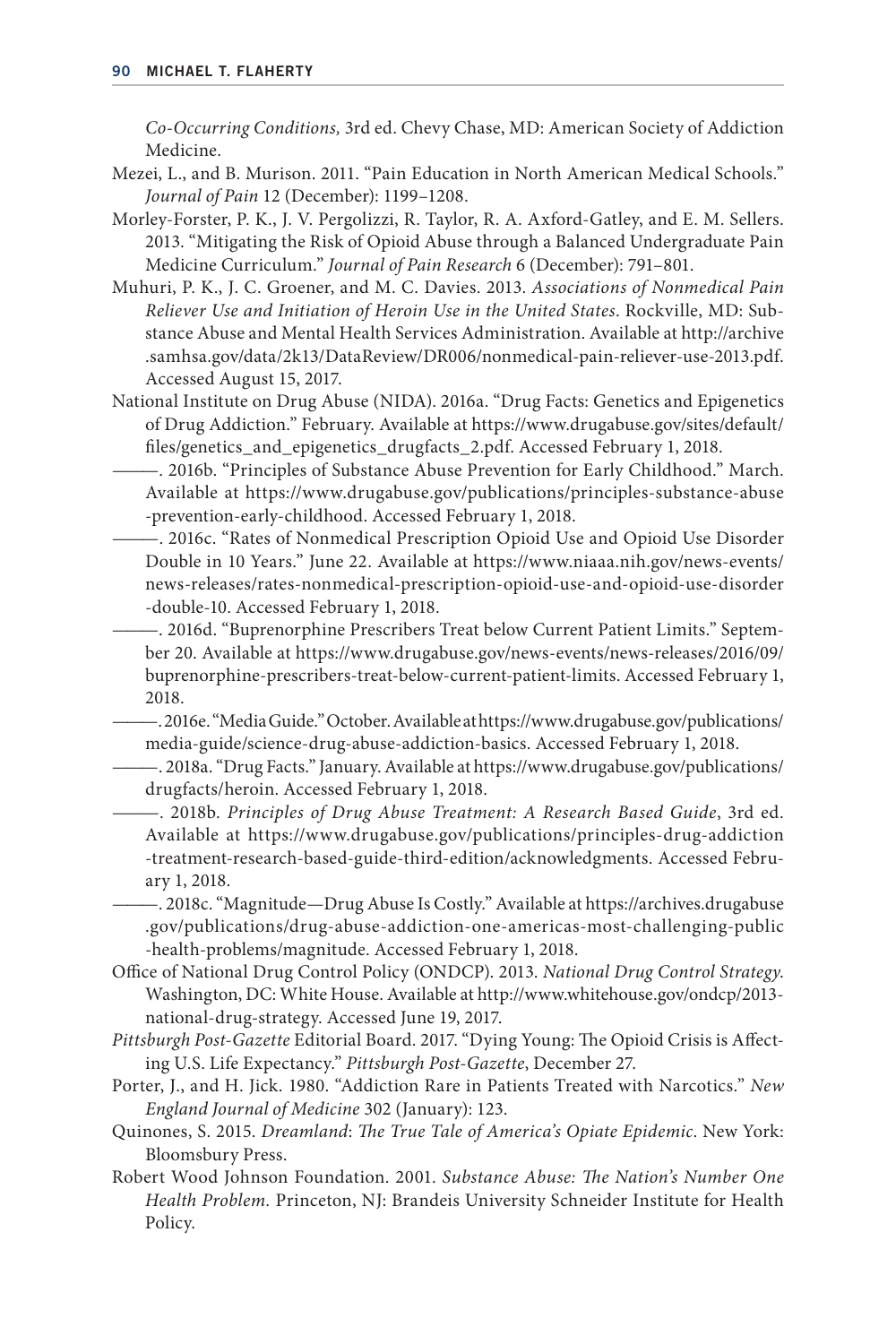- Rudd, R. A., P. Seth, F. David, and L. Scholl. 2016. "Increases in Drug and Opioid-Involved Overdose Deaths—United States, 2010–2015." *Morbidity and Mortality Weekly Report*  65 (December): 1445–1452.
- Sauter, M. B. 2016. "10 States with the Most Drug Overdoses." *24/7 Wall Street Journal*, June 24. Available at http://247wallst.com/special-report/2016/06/24/10-states-with -the-most-drug-overdoses/2/. Accessed August 14, 2017.
- Scott, C. K., and M. L. Dennis. 2007. "Managing Addiction as a Chronic Condition." *Addiction Science and Clinical Practice* 4 (December): 45–55.
- Sliboda, Z., M. Glantz, and R. Tarter R. 2012. "Revisiting the Concepts of Risk and Protective Factors for Understanding the Etiology and Development of Substance Use and Substance Use Disorders: Implications for Prevention." *Substance Use & Misuse* 47 (June–July): 944–962.
- Stein, B. D., A. J. Gordon, A. W. Dick, R. M. Burns, A. Liccardo, R. Pacula, C. M. Farmer, D. L. Leslie, and M. Sorbero. 2015. "Supply of Buprenorphine Waivered Physicians: The Influence of State Policies." *Journal of Substance Abuse Treatment* 48 (January): 104–111.
- Substance Abuse and Mental Health Services Administration (SAMHSA). 2010. *Recovery-Oriented Systems of Care (ROSC) Resource Guide*. September. Available at https:// www.samhsa.gov/sites/default/files/partnersforrecovery/docs/ROSC\_Resource\_ Guide\_Book.pdf. Accessed February 1, 2018.
- ———. 2012. *Addictions and Mental Health Recovery Dialogue: Similarities and Differences in Our Communities.* September 13. Available at https://www.samhsa.gov/sites/ default/files/similarities- differences- dialogue.pdf. Accessed February 1, 2018.
- ———. 2013. "Report to Congress on the Nation's Substance Abuse and Mental Health Workforce Issues." January 24. Available at https://store.samhsa.gov/shin/content/ PEP13-RTC-BHWORK/PEP13-RTC-BHWORK.pdf. Accessed February 1, 2018.
	- ———. 2016. "Medication- Assisted Treatment of Opioid Use Disorders." Available at https://store.samhsa.gov/product/Medication-Assisted-Treatment-for-Opioid -Addiction-in-Opioid-Treatment-Programs/SMA12-4108. Accessed February 1, 2018.
- Sutherland, G., G. Andrews, C. Taylor, G. Phillips, M. Gossop, and R. Brady. 1986. "The Measurement of Opiate Dependence." *Addiction* 81 (April): 485–494.
- Tarter, R. E., G. Cochran, and M. Reynolds. 2018. "Prevention of Opioid Addiction." *Commonwealth: A Journal of Pennsylvania Politics and Policy* 20 (2–3): 37–58.
- U.S. Department of Health and Human Services (HHS), Office of the Surgeon General. 2016. *Facing Addiction in America: The Surgeon General Report on Alcohol, Drugs, and Health.* Washington, DC: Substance Abuse and Mental Health Services Administration.
- U.S. Department of Health and Human Services (HHS), Behavioral Health Coordinating Committee, Prescription Drug Abuse Subcommittee. 2013. "Addressing Prescription Drug Abuse in the United States, Current Activities and Future Opportunities." Washington, DC: U.S. Department of Health and Human Services. Available at http// www.cdc.gov/drugoverdose/pdf/hhs\_prescription\_drug\_abuse\_report\_09.2013.pdf. Accessed February 1, 2018
- U.S. Department of Justice (DOJ). 2001. *Substance Abuse—The Nation's Number One Health Problem.* May. Washington, DC: U.S. Department of Justice. Available at https://www.ncjrs.gov/pdffiles1/ojjdp/fs200117.pdf. Accessed February 1, 2018.
- U.S. Drug Enforcement Agency and University of Pittsburgh School of Pharmacy. 2017. *Analysis of Overdose Deaths in Pennsylvania, 2016*. Philadelphia: DEA Philadelphia